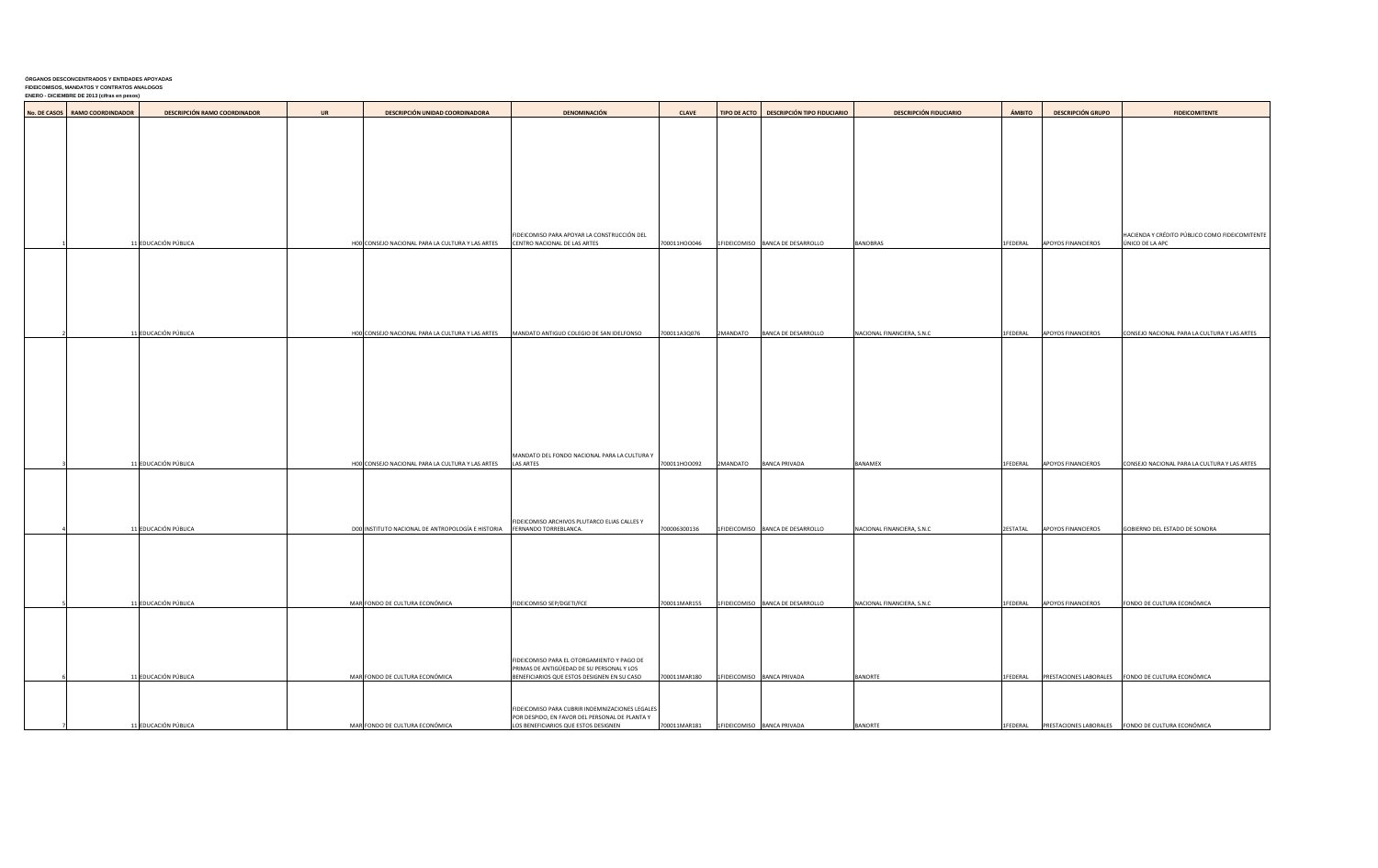|    | 11 EDUCACIÓN PÚBLICA | A3Q UNIVERSIDAD NACIONAL AUTÓNOMA DE MÉXICO                                                                                          | FIDEICOMISO SEP-UNAM                                                                                                          | 700011A3Q256   | 1FIDEICOMISO BANCA PRIVADA                      | <b>SERFIN</b>              | 1FEDERAL SUBSIDIOS Y APOYOS                                  | UNIVERSIDAD NACIONAL AUTÓNOMA DE MÉXICO                                                                       |
|----|----------------------|--------------------------------------------------------------------------------------------------------------------------------------|-------------------------------------------------------------------------------------------------------------------------------|----------------|-------------------------------------------------|----------------------------|--------------------------------------------------------------|---------------------------------------------------------------------------------------------------------------|
|    |                      |                                                                                                                                      |                                                                                                                               |                |                                                 |                            |                                                              |                                                                                                               |
|    |                      |                                                                                                                                      |                                                                                                                               |                |                                                 |                            |                                                              |                                                                                                               |
|    |                      |                                                                                                                                      |                                                                                                                               |                |                                                 |                            |                                                              |                                                                                                               |
|    | 11 EDUCACIÓN PÚBLICA | CENTRO DE INVESTIGACIÓN Y DE ESTUDIOS AVANZADOS FIDEICOMISO DE APOYO A LAS ACTIVIDADES DEL<br>L4J DEL INSTITUTO POLITÉCNICO NACIONAL | <b>CINVESTAV</b>                                                                                                              | 700011L4J278   | 1FIDEICOMISO BANCA PRIVADA                      | <b>BANORTE</b>             | 1FEDERAL SUBSIDIOS Y APOYOS                                  | CENTRO DE INVESTIGACIÓN Y DE ESTUDIOS AVANZADOS<br>DEL INSTITUTO POLITÉCNICO NACIONAL                         |
|    |                      |                                                                                                                                      |                                                                                                                               |                |                                                 |                            |                                                              |                                                                                                               |
|    |                      |                                                                                                                                      |                                                                                                                               |                |                                                 |                            |                                                              |                                                                                                               |
|    |                      |                                                                                                                                      |                                                                                                                               |                |                                                 |                            |                                                              |                                                                                                               |
|    |                      |                                                                                                                                      |                                                                                                                               |                |                                                 |                            |                                                              |                                                                                                               |
|    |                      |                                                                                                                                      |                                                                                                                               |                |                                                 |                            |                                                              |                                                                                                               |
|    |                      |                                                                                                                                      |                                                                                                                               |                |                                                 |                            |                                                              |                                                                                                               |
|    |                      |                                                                                                                                      |                                                                                                                               |                |                                                 |                            |                                                              |                                                                                                               |
|    |                      |                                                                                                                                      |                                                                                                                               |                |                                                 |                            |                                                              |                                                                                                               |
|    |                      |                                                                                                                                      |                                                                                                                               |                |                                                 |                            |                                                              |                                                                                                               |
|    | 11 EDUCACIÓN PÚBLICA | L61 COMISIÓN NACIONAL DE CULTURA FÍSICA Y DEPORTE                                                                                    | FONDO PARA EL DEPORTE DE ALTO RENDIMIENTO                                                                                     | 199811L6L00875 | 1FIDEICOMISO BANCA DE DESARROLLO                | NACIONAL FINANCIERA, S.N.C | 1FEDERAL<br><b>SUBSIDIOS Y APOYOS</b>                        | COMISIÓN NACIONAL DE CULTURA FÍSICA Y DEPORTE                                                                 |
|    |                      |                                                                                                                                      |                                                                                                                               |                |                                                 |                            |                                                              |                                                                                                               |
|    |                      |                                                                                                                                      |                                                                                                                               |                |                                                 |                            |                                                              |                                                                                                               |
|    |                      |                                                                                                                                      |                                                                                                                               |                |                                                 |                            |                                                              |                                                                                                               |
|    | 11 EDUCACIÓN PÚBLICA | MDC INSTITUTO MEXICANO DE CINEMATOGRAFÍA                                                                                             | FIDEICOMISO FONDO PARA LA PRODUCCIÓN<br>CINEMATOGRÁFICA DE CALIDAD (FOPROCINE)                                                |                | 199811MDC00885 1FIDEICOMISO BANCA DE DESARROLLO | NACIONAL FINANCIERA, S.N.C | <b>APOYOS FINANCIEROS</b><br>1FEDERAL                        | INSTITUTO MEXICANO DE CINEMATOGRAFÍA                                                                          |
|    |                      |                                                                                                                                      |                                                                                                                               |                |                                                 |                            |                                                              |                                                                                                               |
|    |                      |                                                                                                                                      | FIDEICOMISO DE ADMINISTRACIÓN E INVERSIÓN PARA                                                                                |                |                                                 |                            |                                                              |                                                                                                               |
| 12 | 11 EDUCACIÓN PÚBLICA | MAR FONDO DE CULTURA ECONÓMICA                                                                                                       | EL MANEJO DEL FONDO DE AHORRO DE LOS<br>TRABAJADORES DEL FONDO DE CULTURA ECONÓMICA 199911MAR00905 1FIDEICOMISO BANCA PRIVADA |                |                                                 | <b>BANORTE</b>             | 1 IFEDERAL PRESTACIONES LABORALES FONDO DE CULTURA ECONÓMICA |                                                                                                               |
|    |                      |                                                                                                                                      |                                                                                                                               |                |                                                 |                            |                                                              |                                                                                                               |
|    |                      |                                                                                                                                      |                                                                                                                               |                |                                                 |                            |                                                              |                                                                                                               |
|    |                      |                                                                                                                                      |                                                                                                                               |                |                                                 |                            |                                                              |                                                                                                               |
|    | 11 EDUCACIÓN PÚBLICA | BOO INSTITUTO POLITÉCNICO NACIONAL                                                                                                   | FIDEICOMISO FONDO DE INVESTIGACIÓN CIENTÍFICA Y<br>DESARROLLO TECNOLÓGICO DEL IPN                                             | 200011B0001099 | 1FIDEICOMISO BANCA PRIVADA                      | <b>BBVA BANCOMER</b>       | <b>SUBSIDIOS Y APOYOS</b><br>1FEDERAL                        | HACIENDA Y CRÉDITO PÚBLICO COMO FIDEICOMITENTE<br>ÚNICO DE LA APC<br>GOBIERNO DEL ESTADO DE ZACATEAS, FOMENTO |
|    | 11 EDUCACIÓN PÚBLICA | DOO INSTITUTO NACIONAL DE ANTROPOLOGÍA E HISTORIA   MUSEO REGIONAL DE GUADALUPE', ZACATECAS                                          | FIDEICOMISO IRREVOCABLE DE ADMINISTRACIÓN                                                                                     |                | $200111D0001132$   1FIDEICOMISO   BANCA PRIVADA | <b>BANAMEX</b>             | 2ESTATAL APOYOS FINANCIEROS                                  | CULTURAL BANAMEX, A C., AYUNTAMIENTO DE<br>GUADALUPE, ZAC.                                                    |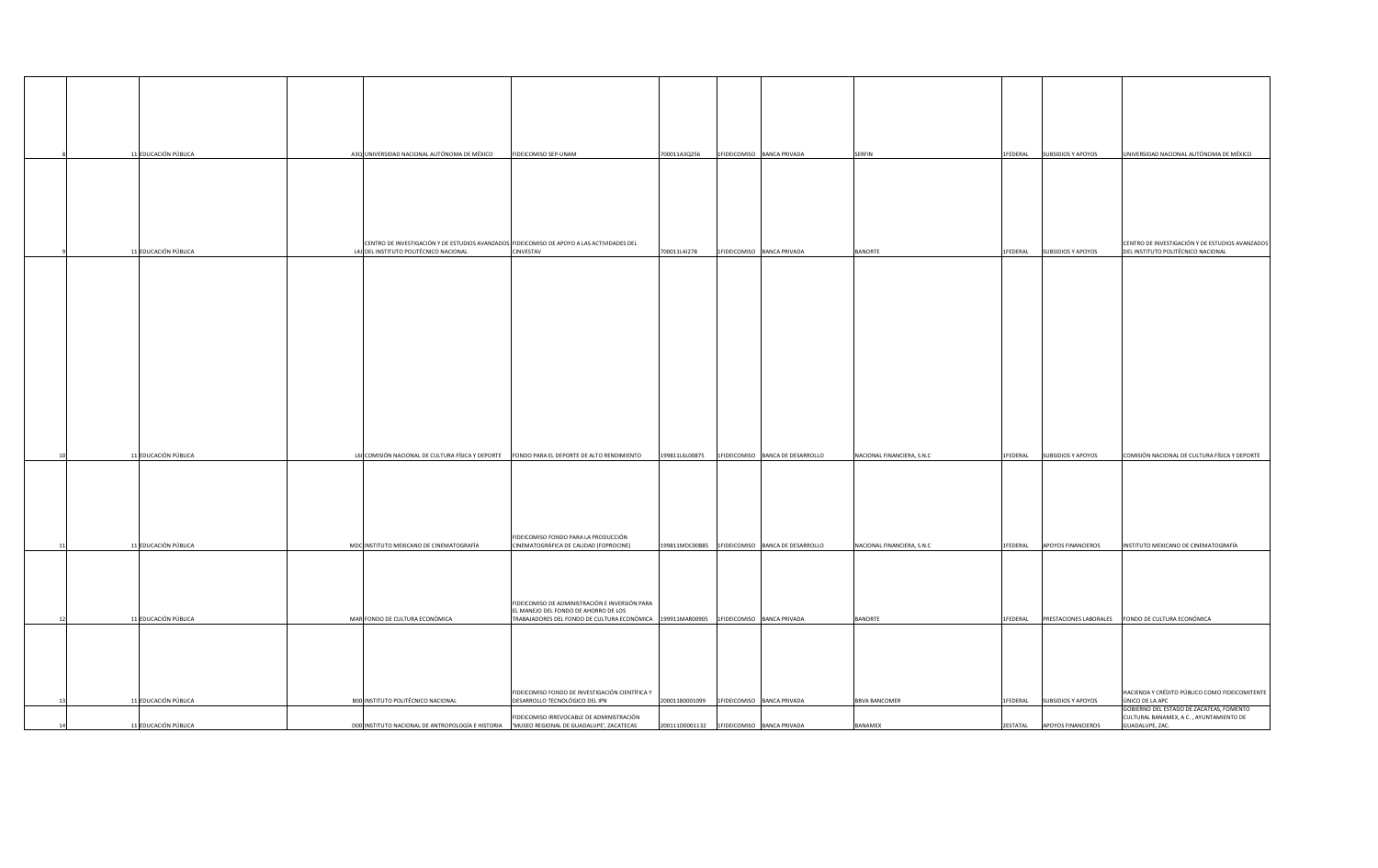|  | 11 EDUCACIÓN PÚBLICA | L8K EL COLEGIO DE MÉXICO, A.C.                    | PROGRAMA INTERINSTITUCIONAL DE ESTUDIOS DE LA<br>REGIÓN DE AMÉRICA DEL NORTE    |                | 200111L8K01217   1FIDEICOMISO   BANCA PRIVADA       | <b>BANAMEX</b>                        | 1FEDERAL APOYOS FINANCIEROS                          | EL COLEGIO DE MÉXICO, A.C.                                                                  |
|--|----------------------|---------------------------------------------------|---------------------------------------------------------------------------------|----------------|-----------------------------------------------------|---------------------------------------|------------------------------------------------------|---------------------------------------------------------------------------------------------|
|  |                      |                                                   |                                                                                 |                |                                                     |                                       |                                                      |                                                                                             |
|  |                      |                                                   |                                                                                 |                |                                                     |                                       |                                                      |                                                                                             |
|  |                      |                                                   |                                                                                 |                |                                                     |                                       |                                                      |                                                                                             |
|  |                      |                                                   |                                                                                 |                |                                                     |                                       |                                                      |                                                                                             |
|  |                      |                                                   | FIDEICOMISO FONDO DE INVERSIÓN Y ESTÍMULOS AL                                   |                |                                                     |                                       |                                                      |                                                                                             |
|  | 11 EDUCACIÓN PÚBLICA | MDC INSTITUTO MEXICANO DE CINEMATOGRAFÍA          | CINE (FIDECINE)                                                                 |                | 200111MDC01219   1FIDEICOMISO   BANCA DE DESARROLLO | NACIONAL FINANCIERA, S.N.C            | 1FEDERAL APOYOS FINANCIEROS                          | INSTITUTO MEXICANO DE CINEMATOGRAFÍA                                                        |
|  |                      |                                                   | FIDEICOMISO PRIVADO IRREVOCABLE DE<br>ADMINISTRACIÓN 'SANTO DOMINGO DE GUZMÁN', |                |                                                     |                                       |                                                      | FOMENTO CULTURAL BANAMEX, A. C., FOMENTO                                                    |
|  | 11 EDUCACIÓN PÚBLICA | DOO INSTITUTO NACIONAL DE ANTROPOLOGÍA E HISTORIA | <b>CHIAPAS</b>                                                                  | 200311D0001328 | 1FIDEICOMISO BANCA PRIVADA                          | <b>BANAMEX</b>                        | 3PRIVADO APOYOS FINANCIEROS                          | SOCIAL BANAMEX, A. C.                                                                       |
|  |                      |                                                   |                                                                                 |                |                                                     |                                       |                                                      |                                                                                             |
|  |                      |                                                   |                                                                                 |                |                                                     |                                       |                                                      |                                                                                             |
|  |                      |                                                   |                                                                                 |                |                                                     |                                       |                                                      |                                                                                             |
|  |                      |                                                   |                                                                                 |                |                                                     |                                       |                                                      |                                                                                             |
|  |                      |                                                   |                                                                                 |                |                                                     |                                       |                                                      |                                                                                             |
|  |                      |                                                   |                                                                                 |                |                                                     |                                       |                                                      |                                                                                             |
|  |                      |                                                   |                                                                                 |                |                                                     |                                       |                                                      |                                                                                             |
|  |                      |                                                   |                                                                                 |                |                                                     |                                       |                                                      |                                                                                             |
|  |                      |                                                   | FIDEICOMISO FONDO PARA EL PAGO DE PRIMAS DE                                     |                |                                                     |                                       |                                                      |                                                                                             |
|  | 11 EDUCACIÓN PÚBLICA | MHL TELEVISIÓN METROPOLITANA, S.A. DE C.V.        | ANTIGÜEDAD Y PENSIONES POR JUBILACIÓN                                           |                | 200411MHL01365 1FIDEICOMISO OTRO                    | <b>GRUPO NACIONAL PROVINCIAL, S.A</b> | 1FEDERAL   PRESTACIONES LABORALES                    | TELEVISIÓN METROPOLITANA, S.A. DE C.V.                                                      |
|  |                      |                                                   |                                                                                 |                |                                                     |                                       |                                                      |                                                                                             |
|  |                      |                                                   |                                                                                 |                |                                                     |                                       |                                                      |                                                                                             |
|  |                      |                                                   |                                                                                 |                |                                                     |                                       |                                                      |                                                                                             |
|  |                      |                                                   |                                                                                 |                |                                                     |                                       |                                                      |                                                                                             |
|  |                      |                                                   |                                                                                 |                |                                                     |                                       |                                                      |                                                                                             |
|  |                      |                                                   |                                                                                 |                |                                                     |                                       |                                                      |                                                                                             |
|  |                      |                                                   | FONDO PARA LOS TRABAJADORES POR PRIMA DE                                        |                |                                                     |                                       |                                                      |                                                                                             |
|  | 11 EDUCACIÓN PÚBLICA | L8G EDUCAL, S.A. DE C.V.                          | ANTIGÜEDAD DE EDUCAL                                                            | 200511L8G1401  | 1FIDEICOMISO BANCA PRIVADA                          | <b>BANORTE</b>                        | 1FEDERAL PRESTACIONES LABORALES EDUCAL, S.A. DE C.V. |                                                                                             |
|  |                      |                                                   |                                                                                 |                |                                                     |                                       |                                                      |                                                                                             |
|  |                      |                                                   |                                                                                 |                |                                                     |                                       |                                                      |                                                                                             |
|  |                      |                                                   |                                                                                 |                |                                                     |                                       |                                                      |                                                                                             |
|  |                      |                                                   |                                                                                 |                |                                                     |                                       |                                                      |                                                                                             |
|  |                      |                                                   |                                                                                 |                |                                                     |                                       |                                                      |                                                                                             |
|  |                      |                                                   |                                                                                 |                |                                                     |                                       |                                                      |                                                                                             |
|  |                      |                                                   |                                                                                 |                |                                                     |                                       |                                                      |                                                                                             |
|  |                      |                                                   | FONDO DE FOMENTO PARA LA INVESTIGACION                                          |                |                                                     |                                       |                                                      |                                                                                             |
|  | 11 EDUCACIÓN PÚBLICA | A00 UNIVERSIDAD PEDAGÓGICA NACIONAL               | CIENTIFICA Y EL DESARROLLO TECNOLOGICO DE LA<br>UNIVERSIDAD PEDAGOGICA NACIONAL |                | $200611A0001454$   1FIDEICOMISO   BANCA PRIVADA     | <b>SERFIN</b>                         | 1FEDERAL APOYOS FINANCIEROS                          | HACIENDA Y CRÉDITO PÚBLICO COMO FIDEICOMITENTE<br>ÚNICO DE LA APC                           |
|  |                      |                                                   |                                                                                 |                |                                                     |                                       |                                                      |                                                                                             |
|  |                      |                                                   |                                                                                 |                |                                                     |                                       |                                                      |                                                                                             |
|  |                      |                                                   |                                                                                 |                |                                                     |                                       |                                                      |                                                                                             |
|  |                      |                                                   |                                                                                 |                |                                                     |                                       |                                                      |                                                                                             |
|  |                      |                                                   |                                                                                 |                |                                                     |                                       |                                                      | EL GOBIERNO DEL DISTRITO FEDERAL CONSTITUYÓ                                                 |
|  |                      |                                                   |                                                                                 |                |                                                     |                                       |                                                      | COMO FIDEICOMITENTE EL FIDEICOMISO NO. 2723<br>DENOMINADO FIDEICOMISO MUSEO DE ARTE POPULAR |
|  | 11 EDUCACIÓN PÚBLICA | H00 CONSEJO NACIONAL PARA LA CULTURA Y LAS ARTES  | FIDEICOMISO MUSEO DE ARTE POPULAR MEXICANO                                      |                | 200711H0001467   1FIDEICOMISO   BANCA DE DESARROLLO | BANCO INTERACCIONES S.A               | 2ESTATAL APOYOS FINANCIEROS                          | <b>MEXICANO</b>                                                                             |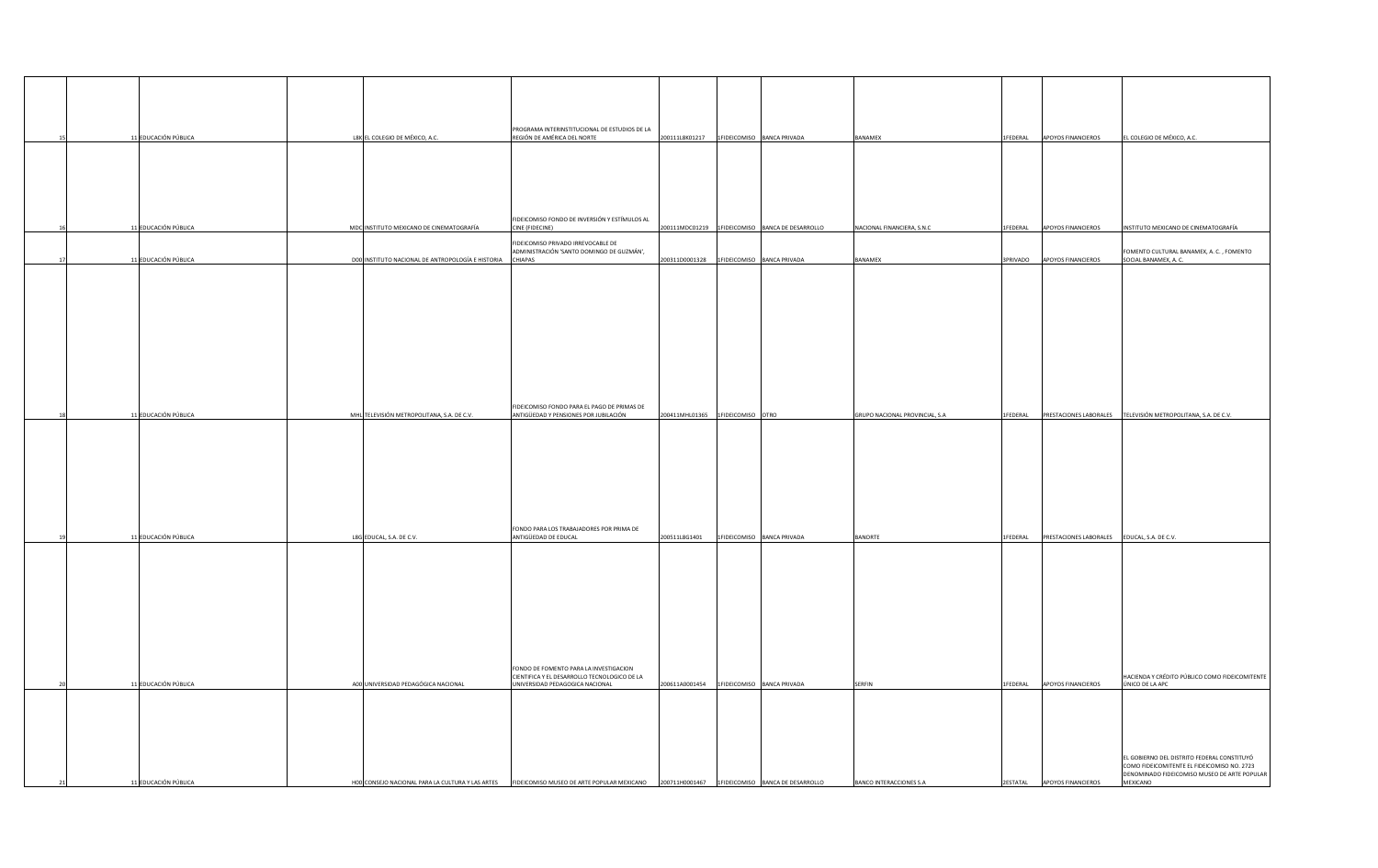|                | 11 EDUCACIÓN PÚBLICA | D00 INSTITUTO NACIONAL DE ANTROPOLOGÍA E HISTORIA                                                              | FIDEICOMISO PARA EL FOMENTO Y LA CONSERVACIÓN<br>DEL PATRIMONIO CULTURAL, ANTROPOLÓGICO,<br>ARQUEOLÓGICO E HISTÓRICO DE MÉXICO | 200911D0001513                              | 1FIDEICOMISO BANCA DE DESARROLLO | BANCO NACIONAL DEL EJERCITO, FUERZA AÉREA Y<br>ARMADA, S.N.C. | 1FEDERAL | <b>APOYOS FINANCIEROS</b> | HACIENDA Y CRÉDITO PÚBLICO COMO FIDEICOMITENTE<br>ÚNICO DE LA APC |
|----------------|----------------------|----------------------------------------------------------------------------------------------------------------|--------------------------------------------------------------------------------------------------------------------------------|---------------------------------------------|----------------------------------|---------------------------------------------------------------|----------|---------------------------|-------------------------------------------------------------------|
|                |                      |                                                                                                                | FIDEICOMISO PARA EL DESARROLLO DE                                                                                              |                                             |                                  |                                                               |          |                           |                                                                   |
|                | 11 EDUCACIÓN PÚBLICA | L6I COMISIÓN NACIONAL DE CULTURA FÍSICA Y DEPORTE   LOS JUEGOS PANAMERICANOS, GUADALAJARA 2011                 | INFRAESTRUCTURA Y EQUIPAMIENTO DEPORTIVO PARA                                                                                  | 200911L6I01515                              | 1FIDEICOMISO BANCA PRIVADA       | SANTANDER MEXICANO                                            |          | 2ESTATAL  INFRAESTRUCTURA | GOBIERNO DEL ESTADO DE JALISCO                                    |
| 2 <sup>i</sup> | 11 EDUCACIÓN PÚBLICA | L61 COMISIÓN NACIONAL DE CULTURA FÍSICA Y DEPORTE                                                              | FIDEICOMISO DE ADMINISTRACION E INVERSION PARA<br>EL DESARROLLO Y FOMENTO DEL DEPORTE EN EL<br><b>ESTADO DE PUEBLA</b>         | 201011L6l01525                              | 1FIDEICOMISO BANCA PRIVADA       | <b>BANORTE</b>                                                |          | 2ESTATAL  INFRAESTRUCTURA | GOBIERNO DEL ESTADO DE PUEBLA                                     |
|                | 11 EDUCACIÓN PÚBLICA | L6I COMISIÓN NACIONAL DE CULTURA FÍSICA Y DEPORTE FIDEICOMISO PARA LA INFRAESTRUCTURA DEPORTIVA 201011L6I01526 |                                                                                                                                |                                             | 1FIDEICOMISO BANCA PRIVADA       | <b>BANORTE</b>                                                |          | 2ESTATAL  INFRAESTRUCTURA | GOBIERNO DEL ESTADO DE GUANAJUATO                                 |
|                |                      |                                                                                                                | FIDEICOMISO DE INVERSION Y ADMINISTRACION                                                                                      |                                             |                                  |                                                               |          |                           |                                                                   |
|                | 11 EDUCACIÓN PÚBLICA | L61 COMISIÓN NACIONAL DE CULTURA FÍSICA Y DEPORTE                                                              | (FINDEPO)                                                                                                                      | 201011L6I01527   1FIDEICOMISO BANCA PRIVADA |                                  | <b>BANAMEX</b>                                                |          | 2ESTATAL  INFRAESTRUCTURA | GOBIERNO DEL ESTADO DE HIDALGO                                    |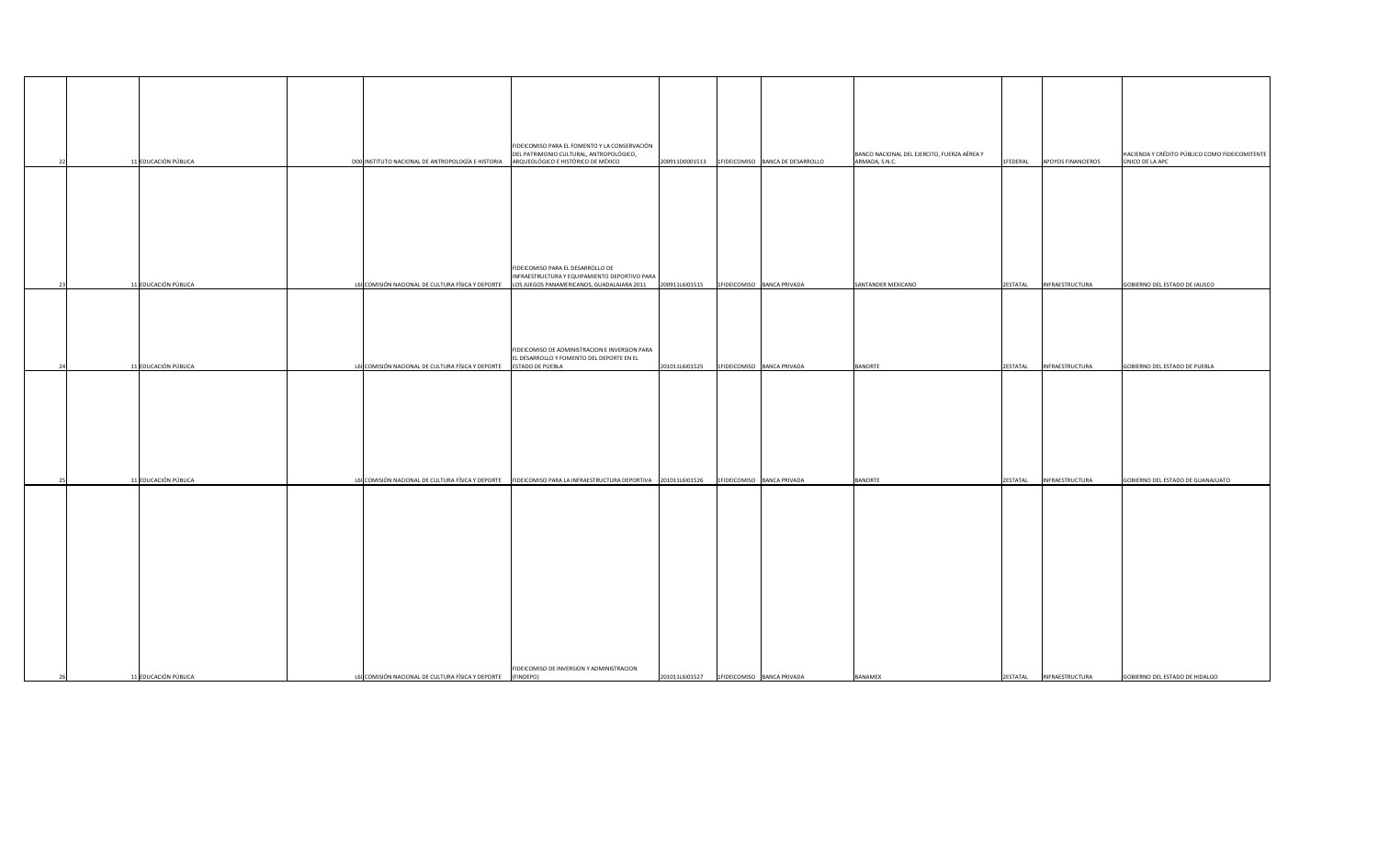|            |                      |                                                   | FIDEICOMISO PARA LA INFRAESTRUCTURA DEPORTIVA                  |                                                 |                            |                    |                             |                                   |
|------------|----------------------|---------------------------------------------------|----------------------------------------------------------------|-------------------------------------------------|----------------------------|--------------------|-----------------------------|-----------------------------------|
|            | 11 EDUCACIÓN PÚBLICA | L6I COMISIÓN NACIONAL DE CULTURA FÍSICA Y DEPORTE | (FINDEPO)                                                      | 201011L6I01528   1FIDEICOMISO BANCA PRIVADA     |                            | <b>BANORTE</b>     | 2ESTATAL  INFRAESTRUCTURA   | GOBIERNO DEL ESTADO DE SINALOA    |
|            |                      |                                                   |                                                                |                                                 |                            |                    |                             |                                   |
|            |                      |                                                   |                                                                |                                                 |                            |                    |                             |                                   |
|            |                      |                                                   |                                                                |                                                 |                            |                    |                             |                                   |
|            |                      |                                                   |                                                                |                                                 |                            |                    |                             |                                   |
|            |                      |                                                   |                                                                |                                                 |                            |                    |                             |                                   |
|            |                      |                                                   |                                                                |                                                 |                            |                    |                             |                                   |
|            |                      |                                                   |                                                                |                                                 |                            |                    |                             |                                   |
|            |                      |                                                   |                                                                |                                                 |                            |                    |                             |                                   |
|            |                      |                                                   |                                                                |                                                 |                            |                    |                             |                                   |
|            |                      |                                                   |                                                                |                                                 |                            |                    |                             |                                   |
|            | 11 EDUCACIÓN PÚBLICA | L61 COMISIÓN NACIONAL DE CULTURA FÍSICA Y DEPORTE | FIDEICOMISO PARA BECAS Y APOYOS DEPORTIVOS<br>"CHELITO ZAMORA" | 201011L6I01529   1FIDEICOMISO BANCA PRIVADA     |                            | SANTANDER MEXICANO | 2ESTATAL  INFRAESTRUCTURA   | GOBIERNO DEL ESTADO DE DURANGO    |
|            |                      |                                                   |                                                                |                                                 |                            |                    |                             |                                   |
|            |                      |                                                   | FIDEICOMISO DE INVERSIÓN Y ADMINISTRACIÓN                      |                                                 |                            |                    |                             |                                   |
| <b>291</b> | 11 EDUCACIÓN PÚBLICA | L61 COMISIÓN NACIONAL DE CULTURA FÍSICA Y DEPORTE | DENOMINADO ?WORLD CUP IN SHOTGUN ACAPULCO<br>2010?             | 201011L6l01532                                  | 1FIDEICOMISO BANCA PRIVADA | <b>BANAMEX</b>     | 2ESTATAL SUBSIDIOS Y APOYOS | GOBIERNO DEL ESTADO DE GUERRERO   |
|            |                      |                                                   |                                                                |                                                 |                            |                    |                             |                                   |
|            |                      |                                                   |                                                                |                                                 |                            |                    |                             |                                   |
|            |                      |                                                   |                                                                |                                                 |                            |                    |                             |                                   |
|            |                      |                                                   |                                                                |                                                 |                            |                    |                             |                                   |
|            |                      |                                                   |                                                                |                                                 |                            |                    |                             |                                   |
|            |                      |                                                   |                                                                |                                                 |                            |                    |                             |                                   |
|            |                      |                                                   |                                                                |                                                 |                            |                    |                             |                                   |
|            |                      |                                                   |                                                                |                                                 |                            |                    |                             |                                   |
|            |                      |                                                   |                                                                |                                                 |                            |                    |                             |                                   |
|            |                      |                                                   |                                                                |                                                 |                            |                    |                             |                                   |
|            |                      |                                                   | FIDEICOMISO PARA LA INFRAESTRUCTURA DEPORTIVA                  |                                                 |                            |                    |                             |                                   |
|            | 11 EDUCACIÓN PÚBLICA | L6I COMISIÓN NACIONAL DE CULTURA FÍSICA Y DEPORTE | (FINDEPO)                                                      | $201011L6101539$   1FIDEICOMISO   BANCA PRIVADA |                            | SANTANDER MEXICANO | 2ESTATAL  INFRAESTRUCTURA   | GOBIERNO DEL ESTADO DE TAMAULIPAS |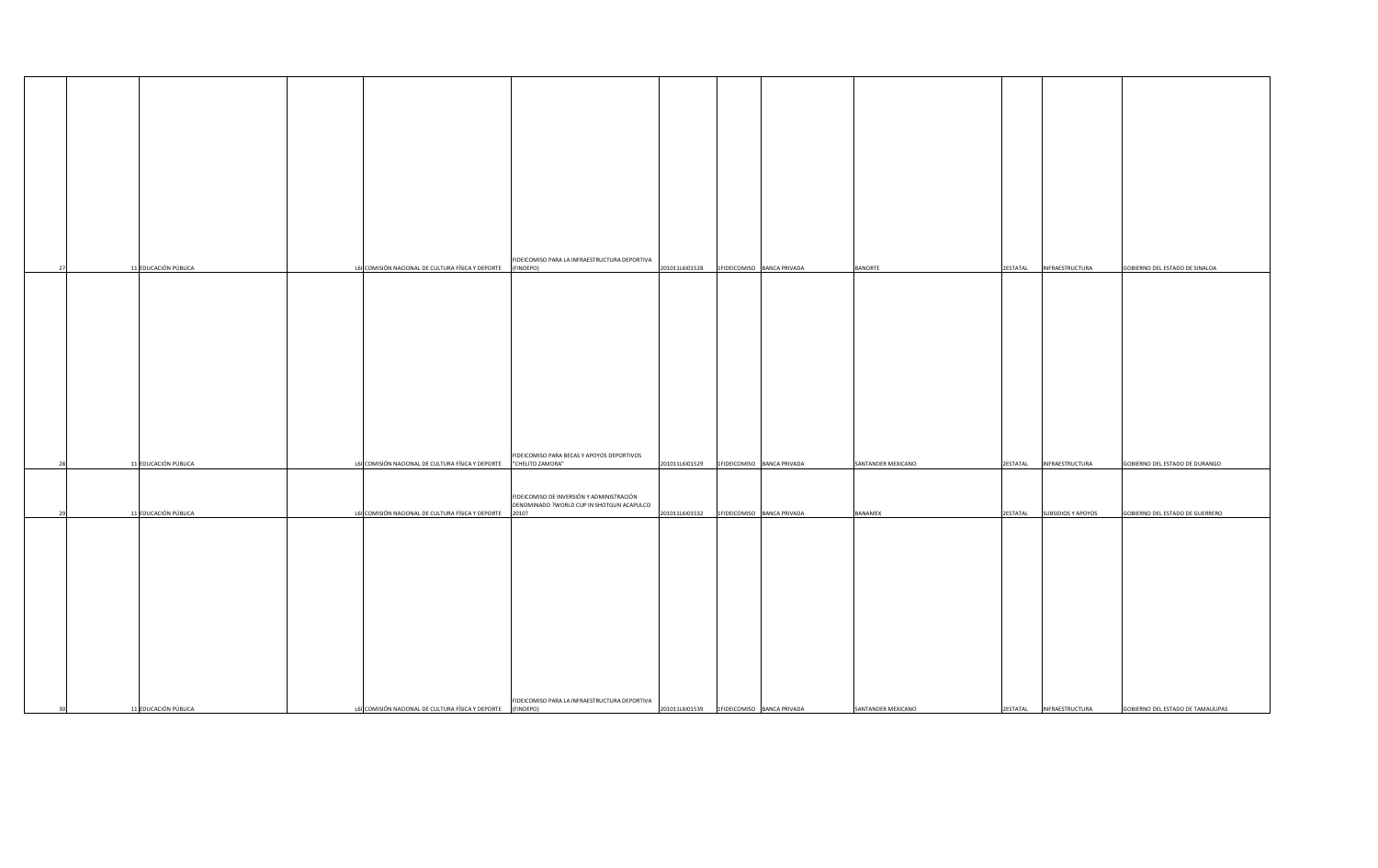|                      |                                                                        | FIDEICOMISO PÚBLICO DE ADMINISTRACIÓN E        |                                                 |                            |                           |                                               |
|----------------------|------------------------------------------------------------------------|------------------------------------------------|-------------------------------------------------|----------------------------|---------------------------|-----------------------------------------------|
|                      |                                                                        | INVERSIÓN PARA EL DESARROLLO DE LA             |                                                 |                            |                           |                                               |
|                      |                                                                        | INFRAESTRUCTURA Y EQUIPAMIENTO DEPORTIVO EN EL |                                                 |                            |                           |                                               |
|                      |                                                                        | ESTADO DE VERACRUZ DE IGNACIO DE LA LLAVE PARA |                                                 |                            |                           |                                               |
|                      |                                                                        | LOS JUEGOS DEPORTIVOS CENTROAMERICANOS Y DEL   |                                                 |                            |                           | GOBIERNO DEL ESTADO DE VERACRUZ DE IGNACIO DE |
| 11 EDUCACIÓN PÚBLICA | L6I COMISIÓN NACIONAL DE CULTURA FÍSICA Y DEPORTE CARIBE VERACRUZ 2014 |                                                | $201011L6101540$   1FIDEICOMISO   BANCA PRIVADA | <b>SCOTIABANK INVERLAT</b> | 2ESTATAL  INFRAESTRUCTURA | <b>LA LLAVE</b>                               |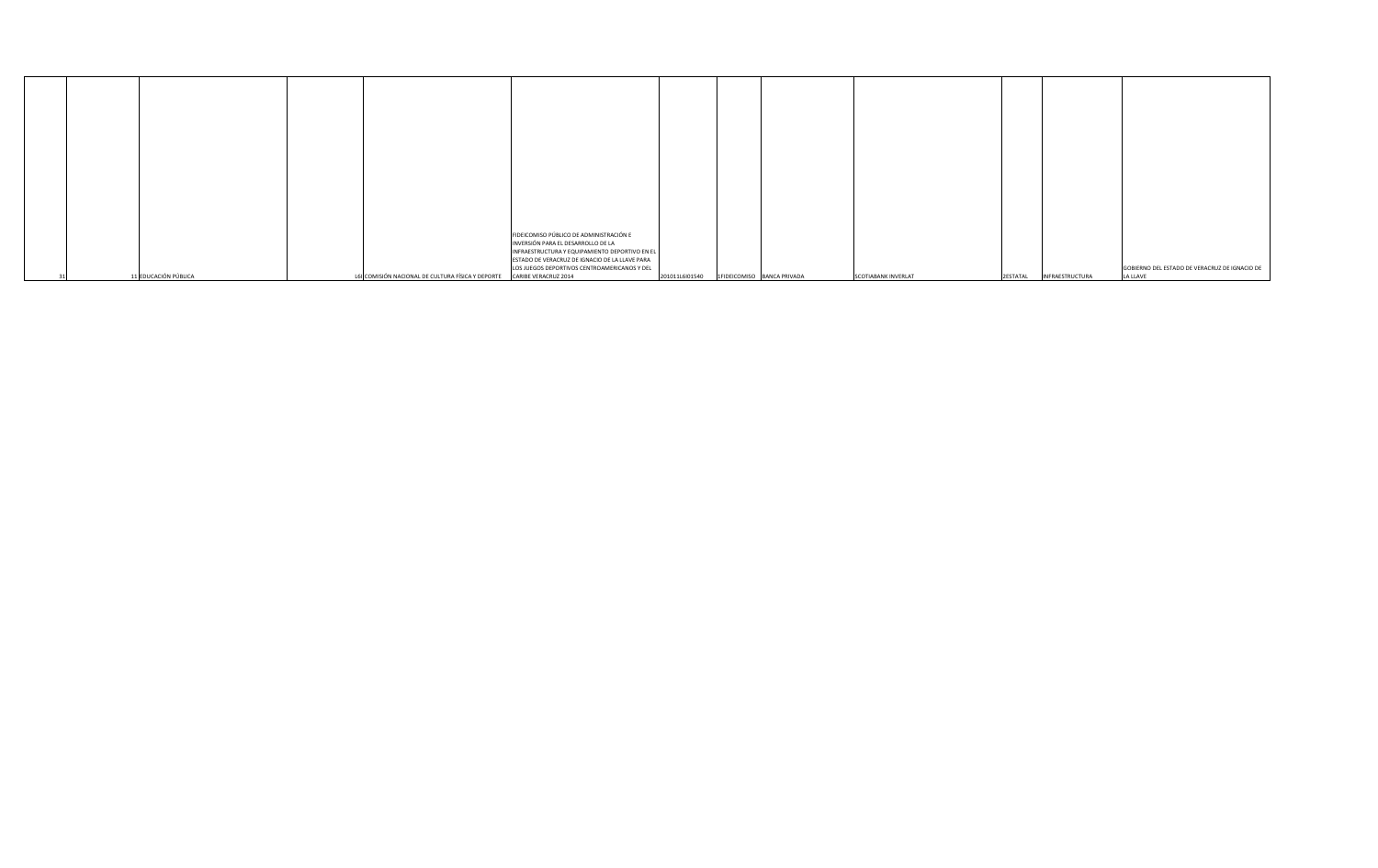| <b>OBJETO O FIN</b>                                                                                                                                                                                                                                                                                                                                                                                                                                                                                                                                                                                                                                                                                                |                | APORTACIÓN INICIAL   FECHA APORTACIÓN INICIAL | <b>SALDO FINAL EJERCICIO ANTERIOR</b> | <b>INGRESOS</b> | <b>RENDIMIENTOS</b> | <b>EGRESOS</b> | <b>DESTINO</b>                                                                                                                                                                                                                                                                                                                                                                                                                                                               | <b>MISIÓN</b>                                                                                                                                                                                                                                                                                                                                                                                                                                                          | <b>SALDO NETO</b> | <b>PATRIMONIO NETO</b>    | <b>DESCRIPCIÓN TIPO DISPONIBILIDAD</b>                                                     | <b>OBSERVACIONES</b>                                                                                                                                                                                                                                                                                                                                                                                                  | NUMERADOR |
|--------------------------------------------------------------------------------------------------------------------------------------------------------------------------------------------------------------------------------------------------------------------------------------------------------------------------------------------------------------------------------------------------------------------------------------------------------------------------------------------------------------------------------------------------------------------------------------------------------------------------------------------------------------------------------------------------------------------|----------------|-----------------------------------------------|---------------------------------------|-----------------|---------------------|----------------|------------------------------------------------------------------------------------------------------------------------------------------------------------------------------------------------------------------------------------------------------------------------------------------------------------------------------------------------------------------------------------------------------------------------------------------------------------------------------|------------------------------------------------------------------------------------------------------------------------------------------------------------------------------------------------------------------------------------------------------------------------------------------------------------------------------------------------------------------------------------------------------------------------------------------------------------------------|-------------------|---------------------------|--------------------------------------------------------------------------------------------|-----------------------------------------------------------------------------------------------------------------------------------------------------------------------------------------------------------------------------------------------------------------------------------------------------------------------------------------------------------------------------------------------------------------------|-----------|
| QUE EL GOBIERNO FEDERAL POR CONDUCTO DEL<br>CONSEJO NACIONAL PARA LA CULTURA Y LAS ARTES<br>PROMUEVA LA REORDENACION INTEGRAL DEL SISTEMA<br><b>DE EDUCACION ARTISTICA Y PROFESIONAL QUE</b><br>CONTEMPLA LA CONSTRUCCION PUESTA EN MARCHA Y<br>DESARROLLO DEL CENTRO NACIONAL DE LAS ARTES,<br>PARA DOTAR DE UN NIVEL DE EXCELENCIA A LA<br>EDUCACION ARTISTICA Y PROFESIONAL DE NUESTRO<br>PAIS, PRINCIPALMENTE A TRAVES DE LA COEXISTENCIA<br>INTERDISCIPLINARIA DE LOS PROCESOS EDUCATIVOS Y<br><b>PRODUCTIVOS DE LAS DISTINTAS RAMAS DE ARTE, LA</b><br>INTEGRACION DE INVESTIGADORES, INTERPRETES Y<br>CREADORES CON MAYOR RECONOCIMIENTO AL<br>PROCESO DE FORMACION DE LOS PROFESIONALES DEL<br><b>ARTE</b> | 30,000,000.00  | 27/04/1993                                    | 33,239,997.70                         | 0.00            | 1,361,631.62        |                | EN EL CUARTO TRIMESTRE DEL PRESENTE AÑO, LOS<br>RECURSOS PÚBLICOS FEDERALES, SE APLICARON AL<br>PAGO DE HONORARIOS FIDUCIARIOS, ENTERO DE<br>277,890.26 IMPUESTOS Y SERVICIOS PROFESIONALES.                                                                                                                                                                                                                                                                                 | LA MISIÓN Y FINES DEL FIDEICOMISO SE CUMPLIERON A<br>CABALIDAD, ASÍ COMO LAS ACCIONES RELATIVAS A LA<br>EXTINCIÓN DEL FIDEICOMISO. EL JUICIO QUE GANO EI<br>FIDEICOMISO DEL CENART A LA EMPRESA TRIBASA<br>PERMITIÓ LA RECUPERACIÓN DEL ESTACIONAMIENTO.<br>FALTA EJECUTAR LA SENTENCIA, RELACIONADA CON EL<br>RENDIMIENTO DE CUENTAS POR PARTE DE LA CITADA<br>EMPRESA Y DEFINIR QUIEN SE RESPONSABILIZARÍA DE LA<br>CESIÓN DE LOS DERECHOS LITIGIOSOS DE LOS JUICIOS | 34,323,739.06     | 34,419,540.96 PATRIMONIO  |                                                                                            | LAS CIFRAS QUE SE REPORTAN CORRESPONDEN A LOS<br><b>RECURSOS PROPIOS DERIVADOS DE RECURSOS</b><br>PÚBLICOS FEDERALES, YA QUE ESTE FIDEICOMISO NO<br>RECIBIÓ APORTACIONES FEDERALES EN EL 2013, LOS<br>RECURSOS PROVIENEN DE INGRESOS DIVERSOS. LA<br>DISPONIBILIDAD POR \$34,420,520.96 CORRESPONDE A<br>31/12/2013 (CIFRAS PRELIMINARES)                                                                             |           |
| MANEJAR CON SEGURIDAD Y TRANSPARENCIA LOS<br>RECURSOS QUE SEAN DESTINADOS PARA LAS<br>"EXPOSICIONES", ASI COMO LOS INGRESOS<br>ADICIONALES PROVENIENTES DE LAS ACTIVIDADES<br><b>RELACIONADAS CON LAS "EXPOSICIONES"</b>                                                                                                                                                                                                                                                                                                                                                                                                                                                                                           | 2,202,000.00   | 14/03/1994                                    | 2,977,725.00                          | 36,688,004.00   | 61,825.00           |                | LOS RECURSOS SE APLICARON EN: MONTAJE DE LAS<br><b>EXPOSICIONES CON LOS VISITANTES SIGUIENTES: DE</b><br>2012, PEDRO DIEGO ALVARADO. FORMA Y METÁFORA<br>19,464. EN 2013 X BIENAL FEMSA 17,792; LUZ<br>RENACIENTE, IMAGENES RESTAURADAS 17,851<br>VISITANTES; LA MALETA MEXICANA, 26,655; ABIERTO<br>MEXICANO DE DISEÑO, 2,480 Y NACIMIENTOS, 1,315<br>LOS MURALES Y EL EDIFICIO RECIBIERON 22,018<br>VISITANTES, EXPOSICIONES 2012-2013 85,557<br>33,155,382.00 VISITANTES. | SE HAN CUMPLIDO CABALMENTE LA MISIÓN Y LOS<br>FINES DEL MANDATO, EN EL CUARTO TRIMESTRE DEL<br>EJERCICIO FISCAL 2013, A TRAVÉS DE LOS DIVERSOS<br>EVENTOS MENCIONADOS Y QUE SE REFIEREN EN EL<br>PUNTO DESTINO DE LOS RECURSOS DEL PRESENTE<br>INFORME.                                                                                                                                                                                                                | 6,572,172.00      |                           | (DTS) FÓRMULA DE LA DISPONIBILIDAD DEL SALDO<br>27,543,206.00 TRIMESTRAL DE LOS CRITERIOS  | POR DISPOSICIÓN DE LA SHCP Y PARA DAR<br>CUMPLIMIENTO A LA NORMATIVIDAD, SE INTEGRAN A<br>LAS CIFRAS DEL CONACULTA POR \$15,299,596.00 LAS D<br>LA UNAM POR \$18,856,392.00 POR CONCEPTO DE<br>APORTACIONES POR SER AMBOS RECURSOS FEDERALES<br>Y SE DETALLA SU COMPOSICIÓN EN LOS ESTADOS<br>FINANCIEROS. LA DISPONIBILIDAD ES AL 31 DE<br>DICIEMBRE DE 2013 POR UN MONTO DE \$34,155,988.0<br>(CIFRAS PRELIMINARES) |           |
| ATENDER LA DEMANDA DE LA CONTINUIDAD ARTISTICA;<br>PROMOVER LA CONCURRENCIA, PRIVILEGIAR LA<br>CALIDAD DE LAS PROPUESTAS COMO ELEMENTO<br>CENTRAL DE VALORACION Y ASIGNACION DE<br>FINANCIAMIENTO; CONSTRUIR CRITERIOS Y ESQUEMAS<br>DE EVLAUCION QUE SON DEL CONOCIMIENTO PUBLICO<br>Y DE APLIACION UNIVERSAL, QUE PERMITAN<br><b>PROYECTAR EL QUEHACER Y LA CONTRIBUCION DEL</b><br>ARTE Y LA CULATURA AL DEASRROLLO DEL PAIS.<br>ADMINISTRAR LAS APORTACIONES DE QUE LOS TRES<br>NIVELES DE GOBIERNO Y LA SOCIEDAD CIVIL DESTINAN<br>AL ESTIMULO DE LA CREACION ARTISTICA, A LA<br>DIFUSION DE LOS BIENES ARTISTICOS Y CULTURALES T A<br>LA CONSERVACION DEL PATRIMONIO CULTURAL DEL<br>PAIS                    | 5,000,000.00   | 12/03/1989                                    | 698,242,548.34                        | 511,774,544.74  | 26,087,520.49       |                | EN EL CUARTO TRIMESTRE DEL EJERCICIO FISCAL 2013<br>EL FONCA APOYÓ A LOS PROGRAMAS CULTURALES A<br>TRAVÉS DE SUS PROGRAMAS DE ESTÍMULO A LA<br>CREACIÓN ARTÍSTICA DE ALTO IMPACTO SOCIAL, ENTRE<br>LOS CUALES DESTACAN: CREADORES ARTÍSTICOS<br>EMÉRITOS; FOMENTO Y COINVERSIONES CULTURALES;<br>TRADUCCIÓN DE OBRAS MEXICANAS; BECAS A<br>CREADORES ESCÉNICOS, JÓVENES CREADORES Y<br>637,040,502.10 MÚSICOS TRADICIONALES ENTRE OTROS                                      | EL FONCA HA CUMPLIDO CON LA MISIÓN Y FINES EN EL<br>2013 CON EL ESTABLECIMIENTO DE UNA META PARA EL<br>OTORGAMIENTO DE UN TOTAL DE 1,905 ESTÍMULOS A<br>LA CREACIÓN ARTÍSTICA, A TRAVÉS DE 22 PROGRAMAS<br><b>CULTURALES.</b>                                                                                                                                                                                                                                          | 599,064,111.47    | 846,897,696.14 PATRIMONIO |                                                                                            | SOLO SE CONSIDERAN LOS RECURSOS PÚBLICOS<br>FEDERALES. EL PATRIMONIO DEL MANDATO INCLUYE<br>LOS RECURSOS FEDERALES QUE SE CANALIZAN A TRAVÉ<br>DE SUBFONDOS CONFORME A LOS ESTADOS<br>FINANCIEROS AL 31/12/2013 (CIFRAS PRELIMINARES) LA<br>DISPONIBILIDAD PRESENTADA CORRESPONDE AL 31 DI<br>DICIEMBRE DE 2013, LA CUAL ASCIENDE A<br>\$599,064,111.47                                                               |           |
| GARANTIZAR CONSERVACION, RESTAURACION Y<br>RECUPERACION, ASI COMO EL ESTUDIO Y DIFUSION DE<br>LOS MATERIALES HISTORICOS QUE LOS INTEGRAN,<br>DEBIDO AL GRAN VALOR QUE TIENEN PARA LA HISTORIA<br>DE MEXICO.                                                                                                                                                                                                                                                                                                                                                                                                                                                                                                        | 300,000,000.0  | 16/10/1986                                    | 1,560.04                              | 1,500,000.00    | 13,856.13           |                | LOS RECURSOS SE DESTINAN PRINCIPALMENTE A LOS<br>GASTOS DE OPERACIÓN DEL FIDEICOMISO,<br>PRINCIPALMENTE A SUFRAGAR LOS COSTOS DEL<br>PROCESO DE RESTAURACIÓN Y CONSERVACIÓN DE LOS<br><b>ARCHIVOS, EXPEDIENTES Y SERIES DOCUMENTALES DEL</b><br><b>FIDEICOMISO Y EN UN PORCENTAJE MENOR A LOS</b><br>1,510,000.00 GASTOS ADMINISTRATIVOS.                                                                                                                                    | SE CONTINÚA CON LA CATALOGACIÓN DE LAS<br>COLECCIONES DOCUMENTALES.                                                                                                                                                                                                                                                                                                                                                                                                    | 5,416.17          | 5,416.17 PATRIMONIO       |                                                                                            | EN EL MES DE MAYO EL INAH DEPOSITO LA CANTIDAD<br>DE \$1'500,000.00 PARA EL FIDEICOMISO, DADO QUE EN<br><b>ESA FECHA LO TENIA PROGRAMADO EN SU</b><br>PRESUPUESTO.                                                                                                                                                                                                                                                    |           |
| APOYAR LA EDICIÓN, IMPRESIÓN, PUBLICACIÓN,<br><b>DISTRIBUCIÓN Y COMERCIALIZACIÓN DE LOS LIBROS</b><br>QUE INTERESAN AL SUBSISTEMA DGETI                                                                                                                                                                                                                                                                                                                                                                                                                                                                                                                                                                            | 1,500,000.00   | 25/06/1992                                    | 124,096,922.82                        | 31,270,023.99   | 4,907,215.61        |                | LOS RECURSOS SON UTILIZADOS PARA EFECTUAR LOS<br>PAGOS QUE APOYEN LA EDICION, IMPRESION<br>PUBLICACION, DISTRIBUCION Y COMERCIALIZACION DE<br>LOS LIBROS QUE INTERESAN AL SUBSISTEMA DE<br>EDUCACION MEDIA SUPERIOR DE LA DGETI Y PROCEDEI<br>A LA ADQUISICION DE LOS MATERIALES Y EQUIPOS<br>NECESARIOS PARA EL CUMPLIMIENTO DEL OBJETO DEL<br>40,724,838.65 FIDEICOMISO 853-3                                                                                              | IMPRESION DE EDICIONES NUEVAS, REIMPRESIONES DE<br>LIBROS Y MATERIALES DE APOYO.                                                                                                                                                                                                                                                                                                                                                                                       | 119,549,323.77    |                           | (DTS) FÓRMULA DE LA DISPONIBILIDAD DEL SALDO<br>119,549,323.77 TRIMESTRAL DE LOS CRITERIOS | LA INFORMACION REPORTADA SE OBTUVO DE LOS<br>ESTADOS DE CUENTA DE BANCOS E INVERSIONES Y DE<br>LA BALANZA DE COMPROBACION DE LA CONTABILIDAD<br>DEL FIDEICOMISO SEP/DGETI/FCE AL 31 DE DICIEMBRE<br>DE 2013.                                                                                                                                                                                                          |           |
| CUSTODIE, INVIERTA Y ADMINISTRE EL FONDO Y SUS<br>RENDIMIENTOS                                                                                                                                                                                                                                                                                                                                                                                                                                                                                                                                                                                                                                                     | 46,980,846.0   | 28/03/1990                                    | 2,255,533.15                          | 2,073.74        | 57,043.81           |                | Cubrir las obligaciones que tiene la Entidad para con su<br>personal en caso de despido, así como el que se separe<br>voluntariamente de su empleo, siempre que hayan<br>cumplido quince años de servicio por lo menos, de<br>acuerdo a lo que establece el artículo 162 de la Ley<br>203,662.71 Federal del Trabajo.                                                                                                                                                        | EL CONTAR CON EL FIDEICOMISO PARA EL<br>OTORGAMIENTO Y PAGO DE PRIMAS DE ANTIGÜEDAD<br>DE SU PERSONAL Y LOS BENEFICIARIOS QUE ESTOS<br>DESIGNEN EN SU CASO, NOS PERMITIÓ DAR<br>CUMPLIMIENTO A LO ESTABLECIDO EN EL ARTICULO 162<br>DE LA LEY FEDERAL DEL TRABAJO, CONTANDO AL 31 DE<br>DICIEMBRE DE 2013 CON UN PATRIMONIO DE<br>\$2,110,987.99.                                                                                                                      | 2,110,987.99      |                           | (DTS) FÓRMULA DE LA DISPONIBILIDAD DEL SALDO<br>2,110,987.99 TRIMESTRAL DE LOS CRITERIOS   | EL IMPORTE DE LA APORTACIÓN INICIAL ESTA EN VIEJOS<br>PESOS. EL SOPORTE DOCUMENTAL INCLUYE: ESTADO DI<br>CUENTA.                                                                                                                                                                                                                                                                                                      |           |
| CUSTODIE, INVIERTA Y ADMINISTRE EL FONDO Y SUS<br>RENDIMIENTOS                                                                                                                                                                                                                                                                                                                                                                                                                                                                                                                                                                                                                                                     | 185,007,660.00 | 28/03/1990                                    | 92,281.43                             |                 | 896.37              |                | CUBRIR LAS OBLIGACIONES QUE TIENE LA ENTIDAD<br>PARA CON SU PERSONAL EN CASO DE DESPIDO DE<br>ACUERDO A LO QUE ESTABLECE EL ARTÍCULO 50 DE LA<br>1,711.22 LEY FEDERAL DEL TRABAJO.                                                                                                                                                                                                                                                                                           | EL FIDEICOMISO PARA CUBRIR INDEMNIZACIONES<br>LEGALES POR DESPIDO, EN FAVOR DEL PERSONAL DE<br>PLANTA Y LOS BENEFICIARIOS QUE ESTOS DESIGNEN EN<br>SU CASO CUENTA AL 31 DE DICIEMBRE DEL 2013 CON<br>UN PATRIMONIO DE \$91,466.58.                                                                                                                                                                                                                                     | 91,466.58         |                           | (DTS) FÓRMULA DE LA DISPONIBILIDAD DEL SALDO<br>91,466.58 TRIMESTRAL DE LOS CRITERIOS      | EL IMPORTE DE LA APORTACIÓN INICIAL ESTA EN VIEJOS<br>PESOS. EL SOPORTE DOCUMENTAL INCLUYE: ESTADO DI<br><b>CUENTA.</b>                                                                                                                                                                                                                                                                                               |           |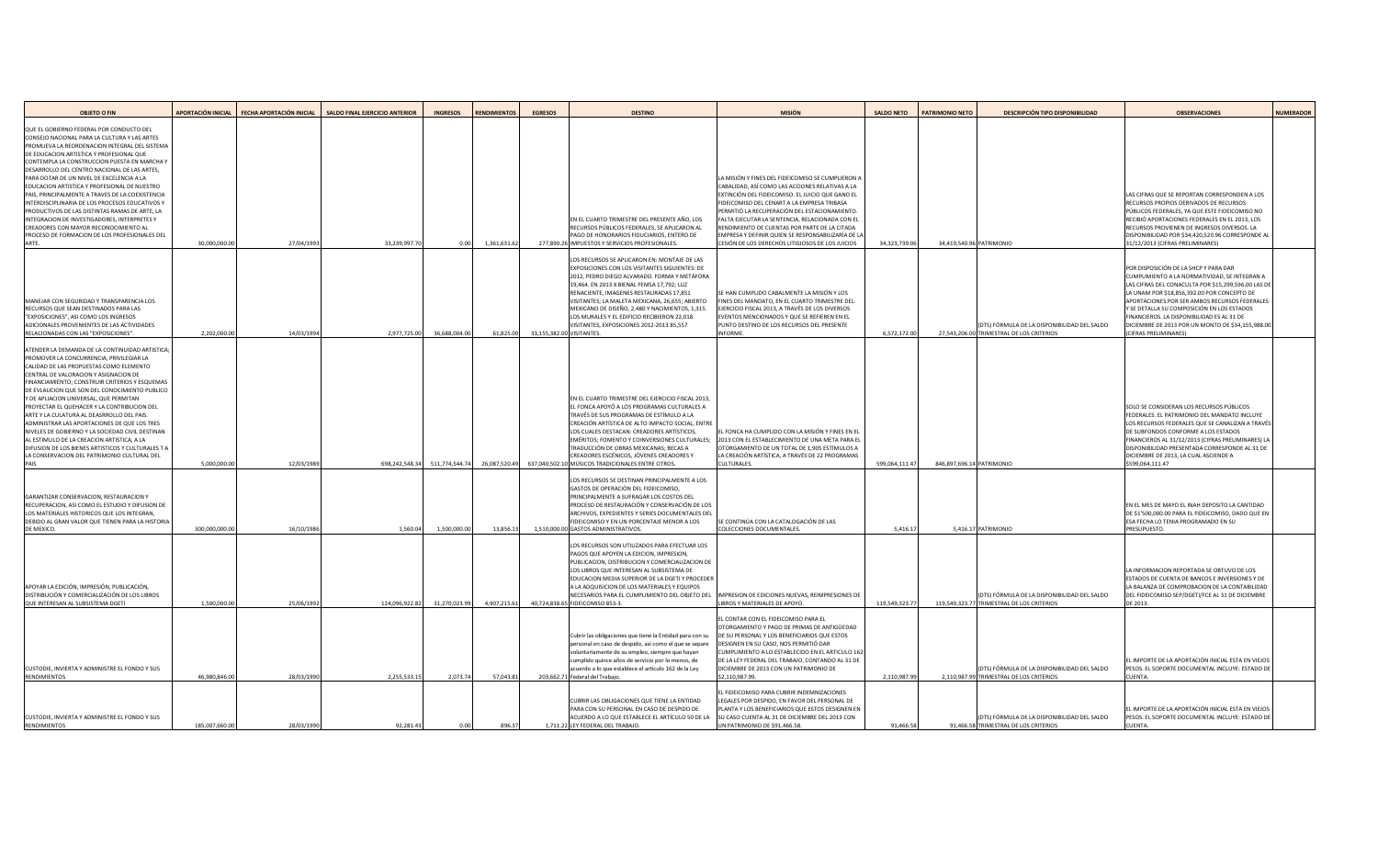| PARA MODERNIZAR LA EDUCACIÓN SUPERIOR Y LA<br>REALIZACIÓN DE PROYECTOS MULTINSTITUCIONALES<br>ESPECÍFICOS Y VERIFICABLES, ENCAMINADOS AL<br>MEJORAMIENTO, INNOVACIÓN Y REORDENAMIENTO DE<br>LAS INSTITUCIONES DE EDUCACIÓN SUPERIOR<br>PARTICIPANTES EN LOS MISMOS.                                                  | 6,500,000.00  | 10/12/199  | 40,405,092.75<br>11,728,632.7<br>1,644,949.84   |                           | DURANTE EL CUARTO TRIMESTRE DE 2013.SE<br>HONORARIOS POR LA ADMINISTRACION DEL<br>FIDEICOMISO SEP-UNAM.Y UN RETIRO DE CAPITAL PARA FINANCIEROS REMANENTES AL FIDEICOMISO SEP-<br>PAGO DE HONORARIOS PROFESIONALES AL EVALUADOR (UNAM, EN ALGUNOS CASOS POR ECONOMÍAS AL<br>698,175.29 DE LOS PROYECTOS DEL FIDEICOMISO SEP-UNAM.                                                                                                                                                                                                                                                                                                                                                                                                                                                                                                                                                                                                                                                                                                                                                                       | SE HA CONTINUADO CON EL PROCESO DE REVISIÓN Y<br>ASESORÍA PARA LA GENERACIÓN DE INFORMES DE<br>CIERRE DE LOS PROYECTOS DESARROLLADOS POR LAS<br>INSTITUCIONES DE EDUCACIÓN SUPERIOR QUE<br>EFECTUARON PAGOS AL FIDUCIARIO POR CONCEPTO DE RECIBIERON APOYO DEL FIDEICOMISO SEP-UNAM. SE HA<br>REALIZADO LA DEVOLUCIÓN DE RECURSOS<br>REALIZAR LOS PROYECTOS.                                                                                             | 53,080,500.05  | 53,080,500.05 PATRIMONIO  |                                                                                            | ESTE FIDEICOMISO ES DE VITAL IMPORTANCIA, PORQUI<br>SU OBJETIVO ES APOYAR A LAS INSTITUCIONES DE<br>EDUCACIÓN SUPERIOR, EN EL ÁREA DE<br>TELECOMUNICACIONES. POR LO CUAL UN GRUPO DE<br>EXPERTOS DE LA UNAM. SE ENCUENTRA TRABAJANDO<br>EN SU EJECUCIÓN.                                                                                                                                                                                                                                                                                                                                                                                                                                                                                                                      |
|----------------------------------------------------------------------------------------------------------------------------------------------------------------------------------------------------------------------------------------------------------------------------------------------------------------------|---------------|------------|-------------------------------------------------|---------------------------|--------------------------------------------------------------------------------------------------------------------------------------------------------------------------------------------------------------------------------------------------------------------------------------------------------------------------------------------------------------------------------------------------------------------------------------------------------------------------------------------------------------------------------------------------------------------------------------------------------------------------------------------------------------------------------------------------------------------------------------------------------------------------------------------------------------------------------------------------------------------------------------------------------------------------------------------------------------------------------------------------------------------------------------------------------------------------------------------------------|----------------------------------------------------------------------------------------------------------------------------------------------------------------------------------------------------------------------------------------------------------------------------------------------------------------------------------------------------------------------------------------------------------------------------------------------------------|----------------|---------------------------|--------------------------------------------------------------------------------------------|-------------------------------------------------------------------------------------------------------------------------------------------------------------------------------------------------------------------------------------------------------------------------------------------------------------------------------------------------------------------------------------------------------------------------------------------------------------------------------------------------------------------------------------------------------------------------------------------------------------------------------------------------------------------------------------------------------------------------------------------------------------------------------|
| APOYO DEL DESARROLLO Y CONSOLIDACIÓN DE LA<br>INVESTIGACIÓN, LA DOCENCIA, LA FORMACIÓN DE<br>RECURSOS HUMANOS DE ALTO NIVEL, LA EXTENSIÓN Y<br><b>DIFUSIÓN DE SUS ACTIVIDADES.</b>                                                                                                                                   | 9,954,618.7   | 27/07/1994 | 32,805,669.32<br>1,506,900.3<br>24,469,062.27   |                           | PARA EL EJERCICIO FISCAL DEL 2013 SE TIENE PREVISTO<br>CONTINUAR CON EL APOYO AL LABORATORIO<br>INACIONAL DE GENOMICA CON RELACION A LOS GASTOS<br>DE OPERACION, TAMBIEN SE TIENE CONTEMPLADO<br>APOYAR EN EL CAMPO DE LA SALUD A CINCO<br>INVESTIGADORES Y CONTINUAR CON LOS APOYOS EN EL ACTIVIDADES DE LA COORDINACION GENERAL DE<br>AREA ACADEMICA, SE TIENE PREVISTO EL APOYO A 3<br><b>ESTUDIANTES DE EXELENCIA DE LA INDIA, ASI COMO</b><br>APOYAR NECESIDADES DE LOS PROGRAMAS DE<br>9.266.637.40 NANOCIENCIA Y TRANSDISCIPLINARIO.                                                                                                                                                                                                                                                                                                                                                                                                                                                                                                                                                            | DURANTE EL CUARTO TRIMESTRE SE RETIRARON<br>RECURSOS DEL FIDEICOMISO PARA APOYAR<br>SERVICIOS EXPERIMENTALES, TAMBIEN SE DIO APOYO A<br>LA SUBDIRECCION DE RECURSOS MATERIALES Y LA<br><b>DIRECCION GENERAL PARA DESARROLLAR SUS</b><br><b>ACTIVIDADES SUSTANTIVAS.</b>                                                                                                                                                                                  | 49,514,994.58  | 24.708.317.16 PATRIMONIO  |                                                                                            | PAR EL PRIMER TRIMETRE DEL 2014 SE TIENE PREVISTO<br>APOYAR EL FINANCIAMIENTO CONCURRENTE A<br>PROYECTOS DE INVESTIGACION APROBADOS POR EL<br>CONACYT, PARA LA ADQUISICION DE EQUIPO<br><b>CIENTIFICO.</b>                                                                                                                                                                                                                                                                                                                                                                                                                                                                                                                                                                    |
| <b>PROMUEVE Y FOMENTA EL DEPORTE DE ALTO</b><br>RENDIMIENTO, CON EL FIN DE BRINDAR APOYO<br>INTEGRAL A LOS MEJORES DEPORTISTAS DEL PAIS POR<br>MEDIO DEL OTORGAMIENTO DE BECAS,<br>CAMPAMENTOS, EQUIPO MILTIDISCIPLINARIO,<br>COMPETENCIAS, EQUIPO DEPORTIVO, COMPLEMENTOS<br>E INSUMOS MEDICOS Y CALZADO DEPORTIVO. | 25,000,000.00 | 30/09/1998 | 9,442,659.00<br>29,801,026.00 661,457,415.00    |                           | SE HAN APOYADO LAS SIGUIENTES DISCIPLINAS: AGUAS<br>ABIERTAS, ATLETISMO, BADMINTON, BEISBOL, BOLICHE<br>BOXEO, CANOTAJE, CICLISMO, CLAVADOS, ECUESTRE,<br>ESGRIMA, ESQUI ACUATICO, FRONTON, GIMNASIA,<br>GOLF, HANDBAL, HOCKEY, JUDO, KARATE,<br>LEVANTAMIENTO DE PESAS, LUCHAS, NADO<br>SINCRONIZADO, NATACION, PATINES SOBRE RUEDAS,<br>PENTATLON MODERNO, POLO ACUATICO, RAQUETBOL,<br>REMO, RUGBY, SOFTBOL, SQUASH, TAEKWONDO, TENIS<br>TENIS DE MESA, TIRO CON ARCO, TIRO DEPORTIVO,<br>TRIATLON, VELA, VOLEIBOL, EN LOS SIGUIENTES<br>RUBROS: APOYOS ORDINARIOS, ENTRENADORES,<br>EQUIPO MULTIDISCIPLINARIO STAF, COMPETENCIAS Y<br>CONCENTRACIONES, COMPLEMENTOS E INSUMOS<br>MEDICOS, VESTUARIO Y CALZADO DEPORTIVO E<br>IMPLEMENTOS Y MATERIAL DEPORTIVO, ASÍ COMO<br>COMISIONES BANCARIAS, HONORARIOS FIDUCIARIOS Y<br>OTROS GASTOS DE ADMINISTRACIÓN, CON UN<br>UNIVERSO A DICIEMBRE DE 189 ATLETAS<br>CONVENCIONALES, SE APOYO A 177 ATLETAS<br>MEDALLISTAS OLIMPICOS Y PARALIMPICOS, ASI COMO A ACCIONES ADMINISTRATIVAS, OPERATIVAS Y<br>354,377,694.00 20 ATLETAS DEL DEPORTE ADAPTADO. | BRINDARÁ APOYO INTEGRAL A LOS BENEFICIARIOS, BAJO<br>L CUMPLIMIENTO DE LOS LINEAMIENTOS<br><b>ESTABLECIDOS EN EL CONTRATO CONST. Y REGLAS DE</b><br>OPER. SE CELEBRARÁN LAS SESIONES ORDINARIAS DEL<br>C.T., ESTABLECIDAS EN EL CONTRATO CONSTITUTIVO Y<br>SE ADOPTARÁN LOS ACUERDOS PARA DEFINIR LAS<br>FINANCIERAS DEL FONDO.                                                                                                                          | 346,323,406.00 |                           | (DTS) FÓRMULA DE LA DISPONIBILIDAD DEL SALDO<br>354,597,356.00 TRIMESTRAL DE LOS CRITERIOS | LAS APORTACIONES DE RECURSOS PÚBLICOS POR \$<br>650,000,000,00 ESTA REFLEJADO EN EL ESTADO DE<br>ACTIVIDADES EN EL RENGLÓN DE APORTACIONES DE<br>PATRIMONIO GOBIERNO FEDERALE. - LOS<br>RENDIMIENTOS FINANCIEROS POR \$9,442,659.00 SE<br>REFLEJAN EN EL ESTADO DE ACTIVIDADES EN EL RUBRO<br>DE INGRESOS POR INTERESES. - EL MONTO DE<br>HONORARIOS Y COMISIONES BANCARIAS POR \$<br>504,319.00 CORRESPONDEN A LOS HONORARIOS<br>FIDUCIARIOS POR \$450,000.00 Y COMISIONES<br>BANCARIAS PAGADAS POR \$ 54,319.00 REFLEJADOS EN<br>EL ESTADO DE ACTIVIDADES - LOS ENTEROS A LA TESOFE<br>POR \$10,704,210.00 CORRESPONDEN A RETENCIONES<br>POR IVA E ISR -LOS EGRESOS ACUMULADOS EN EL<br>PERIODO POR \$343,169,165.00 ES LA SUMA DE GASTO<br>POR PROGRAMA Y GASTOS DE APOYO. |
| FOMENTAR EL DESARROLLO DE LA INDUSTRIA<br>CINEMATOGRAFICA, MEDIANTE LA OPERACION DE UN<br>SISTEMA DE OTORGAMIENTO DE APOYOS FINANCIEROS<br>A LO PRODUCTORES (FOPROCINE)                                                                                                                                              | 35,000,000.00 | 02/12/1997 | 34,568,166.90<br>80,040,920.30<br>5,274,416.1   | 106,670,916.01 OPERACIÓN. | FOMENTO Y PROMOCIÓN DE LA INDUSTRIA<br>CINEMATOGRÁFICA NACIONAL BRINDANDO APOYOS<br>FINANCIEROS EN BENEFICIO DE PRODUCTORES DE<br>PELÍCULAS MEXICANAS, Y, PAGO DE VARIOS GASTOS DE                                                                                                                                                                                                                                                                                                                                                                                                                                                                                                                                                                                                                                                                                                                                                                                                                                                                                                                     | LA MISIÓN ES FOMENTAR LA ACTIVIDAD<br>CINEMATOGRÁFICA NACIONAL DE CALIDAD, A TRAVÉS<br>DEL APOYO A LA PRODUCCIÓN DE LARGOMETRAJES DE<br>CALIDAD TEMÁTICA Y TÉCNICA, INDUCIENDO LA<br>COPARTICIPACIÓN DE INVERSIONISTAS PRIVADOS EN<br>PROYECTOS CONJUNTOS CON EL SECTOR PÚBLICO, ASÍ<br>COMO LA FORMACIÓN DE RECURSOS HUMANOS. LO<br>ANTERIOR SE HA CUMPLIDO CON LAS ACCIONES QUE<br>LLEVÓ A CABO EL FIDEICOMISO (FOPROCINE) EN EL<br>PERÍODO REPORTADO. | 13,212,587.36  |                           | (DTS) FÓRMULA DE LA DISPONIBILIDAD DEL SALDO<br>439,306,379.00 TRIMESTRAL DE LOS CRITERIOS | EL SALDO FINAL DEL EJERCICIO FISCAL ANTERIOR:<br>CORRESPONDE A LA DISPONIBILIDAD AL 31 DE<br>DICIEMBRE DE 2012. EL IMPORTE DE LOS CONCEPTOS<br>DE INGRESOS Y EGRESOS: CORRESPONDEN AL PERÍODO<br>ENERO-DICIEMBRE 2013. EL MONTO DEL RUBRO<br>"SALDO NETO DEL PERÍODO A INFORMAR": SE REFIERE A<br>LA DISPONIBILIDAD FINAL AL 31 DE DICIEMBRE DE 2013<br>LA "DISPONIBILIDAD A DICIEMBRE DE 2011": SE REFIERE<br>A LA DISPONIBILIDAD AL 31 DE DICIEMBRE DE 2012.                                                                                                                                                                                                                                                                                                                |
| <b>CUSTODIE E INVIERTA EL PATRIMONIO FIDEICOMITIDO Y</b><br><b>SUS RENDIMIENTOS</b>                                                                                                                                                                                                                                  | 27,048,246.00 | 10/12/1992 | 7,762,490.35<br>78,962.19<br>602,661.00         |                           | ENTREGAR A CADA UNO DE LOS FIDEICOMISARIOS LA<br>PARTE QUE LE CORRESPONDA DEL PATRIMONIO DEL<br>FIDEICOMISO EN LA FECHA DE LA LIQUIDACION ANUAL<br>O AL TERMINO DE SU RELACION DE TRABAJO CON LA<br>FIDEICOMITENTE. OTORGAR PRESTAMOS A LOS<br>7,845,014.06 FIDEICOMISARIOS.                                                                                                                                                                                                                                                                                                                                                                                                                                                                                                                                                                                                                                                                                                                                                                                                                           | EL CONTAR CON EL FIDEICOMISO DE ADMINISTRACIÓN E<br>INVERSIÓN PARA EL MANEJO DEL FONDO DE AHORRO<br>DE LOS TRABAJADORES DEL FONDO DE CULTURA<br>ECONÓMICA, NOS PERMITIÓ DAR CUMPLIMIENTO A LO<br>PACTADO EN LA CLÁUSULA QUINCUAGÉSIMA DEL<br>CONTRATO COLECTIVO DE TRABAJO DEL SUTFCE,<br>ALCANZANDO AL 31 DE DICIEMBRE DE 2013 UN<br>IMPORTE DE \$ 599,099.48.                                                                                          | 599,099.48     |                           | (DTS) FÓRMULA DE LA DISPONIBILIDAD DEL SALDO<br>599,099.48 TRIMESTRAL DE LOS CRITERIOS     | EL PATRIMONIO ESTA CONSTITUIDO POR LAS<br>APORTACIONES DE LOS TRABAJADORES MÁS UNA<br>CANTIDAD IGUAL QUE APORTA EL FONDO DE CULTURA<br>ECONÓMICA. EL IMPORTE DE LA APORTACIÓN INICIAL<br>ESTA EN VIEJOS PESOS. EL SOPORTE DOCUMENTAL<br>INCLUYE:ESTADO DE CUENTA.                                                                                                                                                                                                                                                                                                                                                                                                                                                                                                             |
| DESTINAR RECURSOS A PROYECTOS ESPECÍFICOS DE<br>INVESTIGACIÓN CIENTÍFICA Y TECNOLÓGICA, PARA LA<br>CREACIÓN Y MANTENIMIENTO DE INSTALACIONES DE<br>INVESTIGACIÓN, A SU EQUIPAMIENTO, AL SUMINISTRO<br>DE MATERIALES, EL OTORGAMIENTO DE INCENTIVOS A<br>LOS INVESTIGADORES, ETC.                                     | 50,000.00     | 30/03/2000 | 208,304,446.32 1,420,091,449.3<br>16,692,622.56 |                           | APOYO A LOS PROYECTOS ESPECÍFICOS VINCULADOS<br>CON EL SECTOR PRODUCTIVO Y RELATIVOS A LA<br>INVESTIGACIÓN CIENTÍFICA Y TECNOLÓGICA, ASÍ<br>MISMO, LA CREACIÓN Y MANTENIMIENTO DE<br>INSTALACIONES DE INVESTIGACIÓN, DESARROLLO<br>CIENTÍFICO Y TECNOLÓGICO, SU EQUIPAMIENTO Y<br>SUMINISTRO DE MATERIALES. POR OTRO LADO SE<br>OTORGARON INCENTIVOS A INVESTIGADORES EN LOS<br>938,701,424.89 PROYECTOS ANTES MENCIONADOS.                                                                                                                                                                                                                                                                                                                                                                                                                                                                                                                                                                                                                                                                            | ADMINISTRAR LOS RECURSOS FINANCIEROS<br>PROVENIENTES DE LAS DEPENDENCIAS POLITÉCNICAS<br>PARA EL FINANCIAMIENTO DE PROYECTOS ESPECÍFICOS<br>DE INVESTIGACIÓN CIENTÍFICA Y DESARROLLO<br>TECNOLÓGICO, LA CREACIÓN Y MANTENIMIENTO DE<br>INSTALACIONES DE INVESTIGACIÓN Y DESARROLLO<br>TECNOLÓGICO.                                                                                                                                                       | 706,387,093.34 | 757,237,736.28 PATRIMONIO |                                                                                            | SE INTEGRA POR EL TOTAL DEL PATRIMONIO DE 2011                                                                                                                                                                                                                                                                                                                                                                                                                                                                                                                                                                                                                                                                                                                                |
| CONSERVACIÓN Y RESTAURACIÓN DEL MUSEO.                                                                                                                                                                                                                                                                               | 1,000,000.00  | 17/12/2003 | 201,144.00<br>1,263.20<br>0.00                  |                           | 115,449.37 SE ESTA ELABORANDO PROGRAMA DE TRABAJO                                                                                                                                                                                                                                                                                                                                                                                                                                                                                                                                                                                                                                                                                                                                                                                                                                                                                                                                                                                                                                                      | SE ESTA ELABORANDO PROGRAMA DE TRABAJO                                                                                                                                                                                                                                                                                                                                                                                                                   | 86,957.83      |                           | 86,957.83 PATRIMONIO                                                                       | <b>NO HAY OBSERVACIONES</b>                                                                                                                                                                                                                                                                                                                                                                                                                                                                                                                                                                                                                                                                                                                                                   |
|                                                                                                                                                                                                                                                                                                                      |               |            |                                                 |                           |                                                                                                                                                                                                                                                                                                                                                                                                                                                                                                                                                                                                                                                                                                                                                                                                                                                                                                                                                                                                                                                                                                        |                                                                                                                                                                                                                                                                                                                                                                                                                                                          |                |                           |                                                                                            |                                                                                                                                                                                                                                                                                                                                                                                                                                                                                                                                                                                                                                                                                                                                                                               |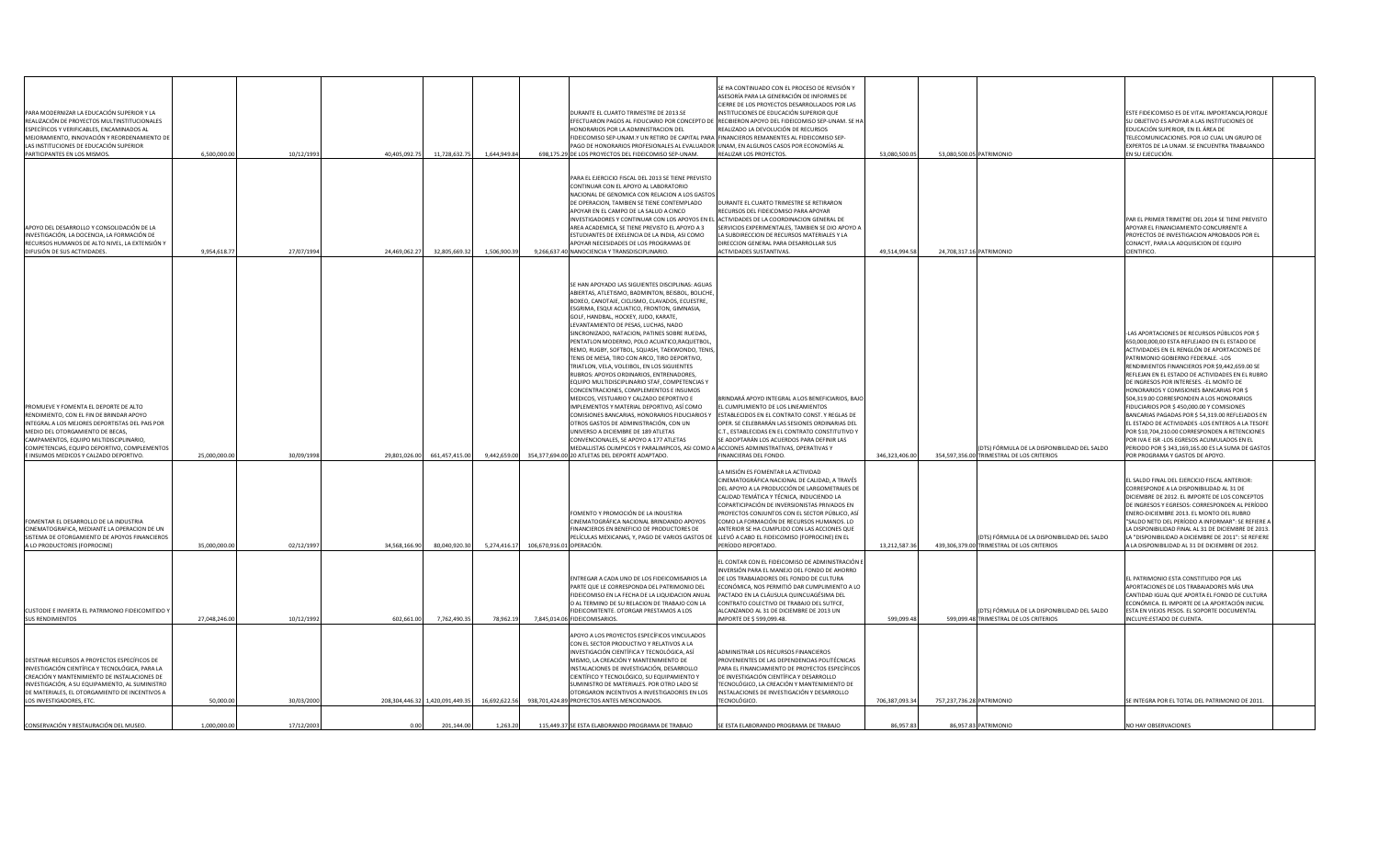| FINANCIAMIENTO PARA LA INVESTIGACIÓN SOBRE LA<br>REGIÓN DE AMÉRICA DEL NORTE.                                                                                                                                                                                                                                                                                                                                                                                                                                                                                                                                                                                                                                                                                                   | 1,000,000.00  | 12/04/1994 | 2,378,413.97<br>$-11,330.1$<br>0.00            | APLICACIÓN DE RECURSOS FIDEICOMITIDOS EN EL<br>DESARROLLO DE LOS PROYECTOS DE INVESTIGACIÓN<br>AUTORIZADOS POR EL COMITÉ TÉCNICO EN RESPUESTA<br>A LAS CONVOCATORIAS DEL MISMO. SE REFIERE AL<br>PAGO DE SERVICIOS PROFESIONALES, COMPRA DE<br>MATERIALES Y SUMINISTROS, SERVICIOS DE TRASLADO E ESTADOS UNIDOS Y MEXICO Y A DEMAS A EFECTUADO<br>340,301.36 INFORMACIÓN, ETC. | ESTUDIOS DE LA REGION DE AMERICA DEL NORTE EN<br>DIVERSAS DESCIPLINAS DEL CONOCIMIENTO. ESTE<br>PROGRAMA HA ELABORADO 43 PROYECTOS DE<br>INVESTIGACION EN TEMAS COMUNES; CANADA,<br>32 CONVOCATORIAS.                                                                                                                                                                                                                                                                                                              | 2,026,782.42  | 3,014,466.75 PATRIMONIO                                                                    | LA DISPONIBILIDAD AL CORTE CORRESPONDE AL SALDO<br>FINAL DEL 30 DE DEPTIEMBRE DE 2013 MAS<br>RENDIMIENTOS MENOS EGRESOS DEL PERIODO<br>OCTUBRE-DICIEMBRE DE 2013.                                                                                                                                                                                                                                                                                                                                                                                                                                                                                                                                                                                                                                                     |
|---------------------------------------------------------------------------------------------------------------------------------------------------------------------------------------------------------------------------------------------------------------------------------------------------------------------------------------------------------------------------------------------------------------------------------------------------------------------------------------------------------------------------------------------------------------------------------------------------------------------------------------------------------------------------------------------------------------------------------------------------------------------------------|---------------|------------|------------------------------------------------|--------------------------------------------------------------------------------------------------------------------------------------------------------------------------------------------------------------------------------------------------------------------------------------------------------------------------------------------------------------------------------|--------------------------------------------------------------------------------------------------------------------------------------------------------------------------------------------------------------------------------------------------------------------------------------------------------------------------------------------------------------------------------------------------------------------------------------------------------------------------------------------------------------------|---------------|--------------------------------------------------------------------------------------------|-----------------------------------------------------------------------------------------------------------------------------------------------------------------------------------------------------------------------------------------------------------------------------------------------------------------------------------------------------------------------------------------------------------------------------------------------------------------------------------------------------------------------------------------------------------------------------------------------------------------------------------------------------------------------------------------------------------------------------------------------------------------------------------------------------------------------|
| FOMENTO Y PROMOCION PERMANENTE DE LA<br>INDUSTRIA CINEMATOGRAFICA NACIONAL QUE<br>PERMITA BRINDAR UN SISTEMA DE APOYOS<br><b>FINANCIEROS, EN BENEFICIO DE PRODUCTORES,</b><br>DISTRIBUIDORES, COMERCIALIZADORES Y EXHIBIDORES<br>DE PELICULAS NACIONALES (FIDECINE).                                                                                                                                                                                                                                                                                                                                                                                                                                                                                                            | 30,000,000.00 | 22/08/200  | 41,205,422.62 109,275,867.10<br>11,761,669.6   | APOYOS FINANCIEROS OTORGADOS A PRODUCTORES<br>DE PELÍCULAS MEXICANAS; COMPROMISOS POR<br>138,096,425.24 EJERCER, Y GASTOS VARIOS.                                                                                                                                                                                                                                              | EL FIDEICOMISO TIENE LA FINALIDAD DE FOMENTAR Y<br><b>PROMOVER PERMANENTEMENTE LA INDUSTRIA</b><br>CINEMATOGRÁFICA NACIONAL, A TRAVÉS DE LA<br>INTEGRACIÓN DE UN SISTEMA DE APOYOS<br>FINANCIEROS, DE GARANTÍA E INVERSIONES EN<br>BENEFICIO DE LOS PRODUCTORES, DISTRIBUIDORES,<br>COMERCIALIZADORES Y EXHIBIDORES DE PELÍCULAS<br>MEXICANAS. CON LAS ACCIONES REALIZADAS SE HA<br>CUMPLIDO CON SU MISIÓN.                                                                                                        | 24,146,534.15 | (DTS) FÓRMULA DE LA DISPONIBILIDAD DEL SALDO<br>706,955,947.00 TRIMESTRAL DE LOS CRITERIOS | EL IMPORTE DEL SALDO DEL EJERCICIO FISCAL<br>ANTERIOR: CORRESPONDE A LA DISPONIBILIDAD AL 31<br>DE DICIEMBRE DE 2012. EL MONTO DE LOS INGRESOS<br><b>ACUMULADOS Y EGRESOS ACUMULADOS:</b><br>CORRESPONDEN AL PERÍODO ENERO-DICIEMBRE 2013<br>EL SALDO NETO DEL PERÍODO A INFORMAR SE REFIERE<br>LA DISPONIBILIDAD FINAL AL 31 DE DICIEMBRE DE 2013.<br>DISPONIBILIDAD A DICIEMBRE 2011 SE REFIERE A LA<br>DISPONIBILIDAD AL 31 DE DICIEMBRE DE 2012.                                                                                                                                                                                                                                                                                                                                                                  |
| ADMINISTRAR LOS RECURSOS PARA LA PROTECCIÓN Y<br>CONSERVACIÓN DEL EXCONVENTO DE SANTO<br>DOMINGO PROMOCIÓN Y DIFUSIÓN DE ACTIVIDADES<br><b>CULTURALES</b>                                                                                                                                                                                                                                                                                                                                                                                                                                                                                                                                                                                                                       | 8.000.000.00  | 31/12/2000 | 28,889.46<br>622.1<br>0.00                     | TRABAJOS DE RESTAURACIÓN Y ADECUACIÓN DEL EX<br>CONVENTO DE SANTO DOMINGO DE GUZMÁN EN SAN<br>9,280.08 CRISTÓBAL DE LAS CASAS                                                                                                                                                                                                                                                  | SE ESTAN LLEVANDO A CABO TRABAJOS DE<br>RESTAURACIÓN EN EL EX CONVENTO DE SANTO<br>DOMINGO DE GUZMÁN.                                                                                                                                                                                                                                                                                                                                                                                                              | 20,231.53     | 20,231.53 PATRIMONIO                                                                       | <b>NO HAY OBSERVACIONES</b>                                                                                                                                                                                                                                                                                                                                                                                                                                                                                                                                                                                                                                                                                                                                                                                           |
| <b>SER EL MECANISMO QUE PERMITA CREAR LA RESERVA</b><br>FINANCIERA SUFICIENTE PARA CUMPLIR CON LAS<br><b>OBLIGACIONES LABORALES DEL FIDEICOMITENTE DE</b><br>ACUERDO A LOS PLANES ESTABLECIDOS.                                                                                                                                                                                                                                                                                                                                                                                                                                                                                                                                                                                 | 320,332.00    | 12/01/2004 | 219,851.44<br>4,336,615.45<br>1,879,045.00     | PAGO DE HONORARIOS POR VALUACION ACTUARIAL,<br>PAGO DE GASTOS ADMINISTRATIVOS A LA FIDUCIARIA<br>ASÍ COMO EL PAGO DE PRIMA DE ANTIGÜEDAD QUE<br>CANAL 22 OTORGA A LOS TRABAJADORES QUE SON<br>SEPARADOS DE SU ENCARGO EN LA TELEVISORA, DE<br>214,639.31 CONFORMIDAD CON LA LEY FEDERAL DEL TRABAJO                                                                            | EN EL TRIMESTRE QUE SE REPORTA NO SE PRESENTÓ<br>NINGUN SUPUESTO DE PENSION POR JUBILACIÓN.                                                                                                                                                                                                                                                                                                                                                                                                                        | 6,220,872.58  | 6,220,872.58 PATRIMONIO                                                                    | CABE COMENTAR, QUE LOS ESTADOS DE CUENTA QUE<br>EMITE LA FIDUCIARIA SON DE MANERA MENSUAL Y DE<br>FORMA ACUMULADA, POR LO QUE SE ADJUNTAN LOS<br>DOCUMENTOS: RESUMEN EJECUTIVO, INFORME,<br>BALANCE GENERAL, ESTADO DE RESULTADOS, NOTAS AI<br>BALANCE Y ESTADO, COMPOSICIÓN DE RENDIMIENTOS,<br>COMPOSICIÓN DE LA CARTERA MENSUALES. EL<br>DESPACHO A. GARCIA LOPEZ Y ASESORES, S.C. REALIZA<br>EL DICTAMEN DE LOS ESTADOS FINANCIEROS DEL<br>EJERCICIO 2013 CONFORME A LOS TERMINOS DE<br>REFERENCIA DE LA SECRETARIA DE LA FUNCION PUBLICA<br>PARA AUDITORIAS EN MATERIA FINANCIERA<br>PRESUPUESTAL A ENTES PUBLICOS DE LA APF Y ESTE<br>CONCLUIRA EL 31-MAR-2014, NO OBSTANTE LAS CIFRAS<br>SON LAS DEFINITIVAS Y CORRESPONDEN A LAS<br>PRESENTADAS EN LA CUENTA PUBLICA Y EL SISTEMA<br>INTEGRAL DE INFORMACION. |
| PARA PAGO DE PRIMAS DE ANTIGÜEDAD A FAVOR DE<br>LOS TRABAJADORES DE EDUCAL.                                                                                                                                                                                                                                                                                                                                                                                                                                                                                                                                                                                                                                                                                                     | 63,337.00     | 19/12/1997 | 2,047,114.00<br>85,311.00<br>476,619.00        | <b>PRIMA DE ANTIGÜEDAD A FAVOR DE LOS</b><br>38,929.00 TRABAJADORES DE EDUCAL                                                                                                                                                                                                                                                                                                  | EL FIDEICOMISO SE CREA CON FUNDAMENTO EN EL<br>ARTICULO 162 DE LA LEY FEDERAL DEL TRABAJO Y TIENE<br>COMO OBJETIVO LA CREACIÓN DE UNA RESERVA<br>FINANCIERA PARA EL PAGO DE PRIMAS DE ANTIGÜEDAD<br>A LOS TRABAJADORES DE EDUCAL, S.A. DE C.V.                                                                                                                                                                                                                                                                     | 2,570,115.00  | 2,570,115.00 PATRIMONIO                                                                    | LA FINALIDAD DEL CONTRATO DE FIDEICOMISO ES LA<br>CREACIÓN DE UNA RESERVA FINANCIERA, QUE PERMITA<br>A LA FIDEICOMITENTE EFECTUAR PAGOS DE PRIMA DE<br>ANTIGÜEDAD, QUE LE CORRESPONDE A LOS<br>BENEFICIARIOS DE ESTE INSTRUMENTO. EL FIDEICOMISO<br>SE CREA CON FUNDAMENTO EN EL ARTÍCULO 162 DE LA<br>LEY FEDERAL DEL TRABAJO Y TIENE COMO OBJETO LA<br>CREACIÓN DE UNA RESERVA FINANCIERA PARA EL PAGO<br>DE PRIMA DE ANTIGÜEDAD A LOS TRABAJADORES DE<br>EDUCAL, NO ES UN FIDEICOMISO QUE TENGA<br>ESTRUCTURA PROPIA, POR LO QUE NO CUENTA CON<br>ESTADOS FINANCIEROS PROPIOS QUE TENGAN QUE SER<br>DICTAMINADOS.                                                                                                                                                                                                  |
| SON FINES DE ESTE FIDEICOMISO LA CREACION DE UN<br>FONDO QUE TENGA COMO OBJETO FINANCIAR O<br>COMPLEMENTAR EL FINANCIAMIENTO DE PROYECTOS<br>CIENTIFICOS DE INVESTIGACION, LA CREACION Y<br>MANTENIMIENTO DE INSTALACIONES DE<br>INVESTIGACION, SU EQUIPAMIENTO, EL SUMINISTRO DE<br>MATERIALES, EL OTORGAMIENTO DE INCENTIVOS<br>EXTRAORDINARIOS A LOS INVESTIGADORES QUE<br><b>PARTICIPEN EN PROYECTOS, Y OTROS PROPOSITOS</b><br><b>DIRECTAMENTE VINCULADOS PARA PROYECTOS</b><br>CIENTIFICOS O TECNOLOGICOS QUE REALICE LA<br>UNIVERSIDAD PEDAGOGICA NACIONAL. ASI MISMO,<br>PODRA FINANCIARSE LA CONTRATACION DE PERSONAL<br>POR TIEMPO DETERMINADO PARA PROYECTOS<br>CIENTIFICOS O TECNOLOGICOS, SIEMPRE QUE NO SE<br><b>REGULARICE DICHA CONTRATACION POSTERIORMENTE</b> | 3,194,287.01  | 29/09/2006 | 39,879,323.71<br>39,633,220.95<br>1,193,718.84 | A TRAVES DEL FIDEICOMISO SE SE DIO ATENCION A<br>DOCENTES DE EDUCACION BASICA Y MEDIA SUPERIOR,<br>SE DESARROLLARON TALLERES DE FORMACION DE<br>DOCENTES;EVALUACION DE PROGRAMAS DE ESTUDIO; Y EN LOS PROYECTOS Y OTROS PROPOSITOS<br>BECAS A DOCENTES CON PERFIL PROMEP Y SE<br>46,709,580.18 SISTEMATIZA LA GESTION FINANCIERA.                                              | SON FINES DE ESTE FIDEICOMISO LA CREACION DE UN<br>FONDO QUE CONTENGA COMO OBJETO FINANCIAR O<br>COMPLEMENTAR EL FINANCIAMIENTO DE PROYECTOS<br>CIENTIFICOS DE INVESTIGACION, LA CREACION Y<br>MANTENIMIENTO DE INSTALACIONES DE<br>INVESTIGACION, SU EQUIPAMIENTO, SUMINISTRO DE<br>MATERIALES, OTORGAMIENTO DE INCENTIVOS<br><b>EXTRAORDINARIOS A INVESTIGADORES QUE PARTICIPEN</b><br>DIRECTAMENTE VINCULADOS PARA PROYECTOS<br>CIENTIFICOS O TECNOLOGICOS QUE REALICE LA UPN.                                  | 33,996,683.32 | (DTS) FÓRMULA DE LA DISPONIBILIDAD DEL SALDO<br>34,002,868.85 TRIMESTRAL DE LOS CRITERIOS  | EN BASE A SUS PROPOSITOS EL FIDEICOMISO SE<br>ENMARCA EN LA LEY DE CIENCIA Y TECNOLOGIA, Y POR<br>SU CONDUCTO DESARROLLA LA TOTALIDAD DE LA<br>INVESTIGACION EDUCATIVA EN LA UNIVERSIDAD LO<br>QUE GARANTIZA ADICIONALMENTE UN SISTEMA UNICO<br>Y SU ADECUADA EVALUACION Y SEGUIMIENTO<br>PERIODICO SOBRE LOS RESULTADOS SUSTANTIVOS Y<br><b>FINANCIEROS.</b>                                                                                                                                                                                                                                                                                                                                                                                                                                                         |
| CON CARGO AL PATRIMONIO DEL MISMO SE CUBRAN<br>LAS NECESIDADES DE ADMINISTRACIÓN,<br>FUNCIONAMIENTO Y CONSERVACIÓN DEL MUSEO DE<br><b>JARTE POPULAR MEXICANO, REALIZANDO LAS OBRAS Y</b><br>LOS SERVICIOS RELACIONADOS CON LA<br>ADMINISTRACIÓN QUE HABRÁ DE EJECUTARSE. LOS<br><b>ACTIVOS QUE SE OBTENGAN POR VIRTUD DEL</b><br>FIDEICOMISO SE DESTINARÁN EXCLUSIVAMENTE A LA<br>REALIZACIÓN DE LOS FINES DEL MISMO                                                                                                                                                                                                                                                                                                                                                            | 7,000,000.00  | 06/11/2006 | 219,907.00<br>7,000,000.00<br>5,651.00         | LOS RECURSOS FISCALES SE APLICARON AL PAGO DE<br><b>PRESTADORES DE SERVICIOS POR HONORARIOS</b><br>ASIMILABLES A SALARIOS, REGISTRADOS EN EL ESTADO<br>7,219,907.00 DE RESULTADOS.                                                                                                                                                                                             | LA MISIÓN Y FINES SE HAN CUMPLIDO EN EL LAPSO CON<br>LA ASISTENCIA DE UN TOTAL DE 27,720 VISITANTES A<br>LAS ACTIVIDADES Y CON LOS ASISTENTES SIGUIENTES:<br>12 VISITAS GUIADAS, 65 ASISTENTES; 58 PLANTELES<br>ESCOLARES; ASISTENTES 1,964; 58 TALLERES NIÑOS-<br>PADRES, 836; 10 TALLERES ARTESANOS, 37; 62 TALLERES<br>ESPECIALES, 872; 82 PROYECCIONES DE VIDEO 1,401; 19<br>SESIONES DE CUENTACUENTOS, 481, 7 EXPOSICIONES<br>TEMPORALES E ITINERANTES, 12 FUNCIONES DE<br>TÍTERES, 827, 6 CONFERENCIAS, 224. | 5,651.00      | 26,909,117.75 PATRIMONIO                                                                   | LAS CIFRAS PRELIMINARES QUE SE REPORTAN AL<br>CUARTO TRIMESTRE DE 2013 SON LAS<br>PROPORCIONADAS POR EL FIDEICOMISO, ASÍ COMO LAS<br>CONSIGNADAS EN LOS ESTADOS FINANCIEROS, LA<br>DISPONIBILIDAD POR \$23'579,706.91 CORRESPONDEN<br>AL 31/12/2013, INCLUYEN LO CORRESPONDIENTE A LA<br>TESORERÍA DEL D.F.,DEUDORES DIVERSOS, EXISTENCIAS<br>EN PODER DEL FIDUCIARIO Y VENTA DE SERVICIOS.                                                                                                                                                                                                                                                                                                                                                                                                                           |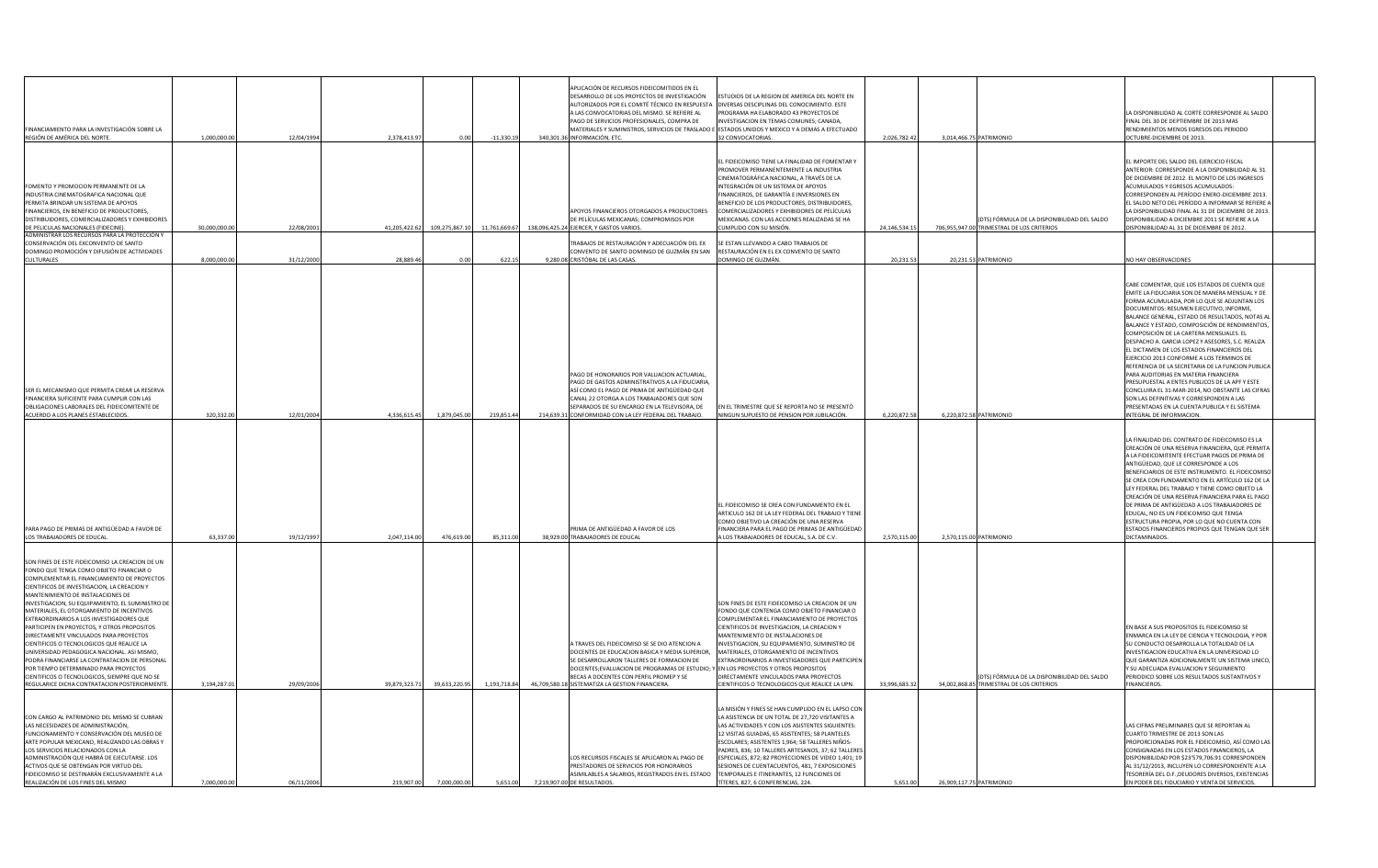| PROTECCIÓN, CONSERVACIÓN, RESTAURACIÓN,<br>PRESERVACIÓN Y DIFUSIÓN EN LAS MATERIAS DE<br>ANTROPOLOGÍA, ARQUEOLOGÍA E HISTORIA, Y - EL<br>SUMERGIDO, TANTO EN AGUAS INTERIORES DE LOS<br><b>ESTADOS UNIDOS MEXICANOS, COMO EN EL MAR</b><br>AL FINANCIAMIENTO DE LOS PROYECTOS AUTORIZADOS<br>TERRITORIAL Y LA ZONA ECONÓMICA EXCLUSIVA.<br>208,291,000.00<br>24/02/2009<br>462,592,734.53<br>84,669,017.77<br>13,120,975.00<br>343,190,502.<br>357,588,753.00 PATRIMONIO<br>NO HAY OBSERVACIONES<br>217,192,224.97 POR EL COMITE TECNICO<br>SE ENCUENTRAN OPERANDO CON NORMALIDAD<br>SISTEMA, TODA VEZ QUE ESTA UNIDAD<br>SOLICITADO CON ANTELACIÓN A LA ENTIDAD<br>FEDERATIVA LOS ESTADOS DE CUENTA Y/O<br>MECANISMO AGIL Y TRASPARENTE, PARA EL EJERCICIO<br>QUE EN SU CASO SE LLEGARAN A APORTAR, PARA<br>360,000,000.00<br>13/06/2008<br>1,322,278.13 PATRIMONIO<br>INFRAESTRUCTURA Y EQUIPAMIENTO DEPORTIVO<br>0.00 SIN DETALLE<br><b>SIN DETALLE</b><br>ANEXA OFICIO DE SOLICITUD<br>0.00<br>0.00<br>0.001<br>SE INFORMA QUE LA CUENTA DEL FIDEICOMISO<br><b>PRESENTA UN SALDO EN "CEROS", Y LA</b><br>APOYAR LA ORGANIZACIÓN, OPERACIÓN<br>SE LLEVÓ A CABO CON ÉXITO EL DESARROLLO,<br>ORGANIZACIÓN E INFRAESTRUCTURA DEPORTIVA DE<br>INFRAESTRUCTURA Y EQUIPO DEPORTIVO PARA LOS II<br>JUEGOS DEPORTIVOS ESCOLARES CENTROAMERICANOS<br>LOS II JUEGOS DEPORTIVOS CENTROAMERICANOS Y DEL<br>37,000,000.00<br><b>CARIBE 2009</b><br>07/09/2009<br>0.00 SIN DETALLE<br>0.00 PATRIMONIO<br>DOCUMENTOS FINANCIEROS DE ESTA CUENTA<br>0.00<br>0.00<br>0.00<br>0.001<br>LOS RECURSOS SE DESTINARON PARA LOS SIGUIENTES<br>RUBROS: PROYECTO EJECUTIVO DE ACCESO Y PUERTA<br>SE INFORMA QUE LA CUENTA DEL FIDEICOMISO<br>UNO DEL CPN ESTUDIO DE MANIFESTACIÓN DE<br>IMPACTO AMBIENTAL Y ESTUDIO TÉCNICO<br>UNIDAD ADMINISTRATIVA ESTA EN ESPERA DEL<br>JUSTIFICATIVO PLAN DE NEGOCIOS Y OPERACIÓN DEL<br>INFORME DEL DESTINO DEL REMANENTE PARA<br>CPN ESTUDIO DE DAÑO AMBIENTAL SERVICIOS DE<br>CONSULTORÍA PARA LA REVISIÓN DE LA SEGUNDA<br>SE REPORTA QUE SE HA CUMPLIDO CON LOS FINES<br>APOYAR LA CONSTRUCCIÓN Y EQUIPAMIENTO DE<br>ETAPA DEL PROYECTO EJECUTIVO, VALIDACIÓN Y<br>DIRIGIDOS APOYAR LA CONSTRUCCIÓN Y<br>PROCESO DE LICITACIÓN DEL CPN SEGUNDA ETAPA DE<br>EQUIPAMIENTO DE INFRAESTRUCTURA DEPORTIVA<br>CONSTRUCCIÓN DE REJA PERIMETRAL CON<br>DIRIGIDA A LA POBLACIÓN DEL ESTADO DE<br>ESPECÍFICO, A LAS PERSONAS CON ALGÚN TIPO DE<br>CIMENTACIÓN PARA EL CPN PROYECTO EJECUTIVO PARA GUANAJUATO Y, EN ESPECÍFICO, A LAS PERSONAS CON<br>ALGÚN TIPO DE DISCAPACIDAD.<br>0.00 PATRIMONIO<br>5,000,000.00<br>22/10/2009<br>688,070.67<br>4,178.14<br>692,248.81 LA PLANTA DE TRATAMIENTO DEL CPN<br>DOCUMENTOS FINANCIEROS DE ESTA CUENTA<br>DISCAPACIDAD.<br>0.00<br>0.001<br>FOMENTAR LA ESTRUCTURA DE PLANEACIÓN Y<br>Y CULTURA FÍSICA, LO CUAL IMPLICA, DE MANERA<br>INFRAESTRUCTURA Y EQUIPAMIENTO RELACIONADO<br>SISTEMA, TODA VEZ QUE ESTA UNIDAD<br>FORMACIÓN DE UNA CULTURA FÍSICA QUE PERMITA EL |                                                                                                                                                                                                                                                                                                                                                                                 |  |  |  |  |                                                                                                                                                                                                                                                                                                                                                                                                                                                       |  |
|-------------------------------------------------------------------------------------------------------------------------------------------------------------------------------------------------------------------------------------------------------------------------------------------------------------------------------------------------------------------------------------------------------------------------------------------------------------------------------------------------------------------------------------------------------------------------------------------------------------------------------------------------------------------------------------------------------------------------------------------------------------------------------------------------------------------------------------------------------------------------------------------------------------------------------------------------------------------------------------------------------------------------------------------------------------------------------------------------------------------------------------------------------------------------------------------------------------------------------------------------------------------------------------------------------------------------------------------------------------------------------------------------------------------------------------------------------------------------------------------------------------------------------------------------------------------------------------------------------------------------------------------------------------------------------------------------------------------------------------------------------------------------------------------------------------------------------------------------------------------------------------------------------------------------------------------------------------------------------------------------------------------------------------------------------------------------------------------------------------------------------------------------------------------------------------------------------------------------------------------------------------------------------------------------------------------------------------------------------------------------------------------------------------------------------------------------------------------------------------------------------------------------------------------------------------------------------------------------------------------------------------------------------------------------------------------------------------------------------------------------------------------------------------------------------------------------------------------------------------------------------------------------------------------------------------------------------------------------------------------------------------------------------|---------------------------------------------------------------------------------------------------------------------------------------------------------------------------------------------------------------------------------------------------------------------------------------------------------------------------------------------------------------------------------|--|--|--|--|-------------------------------------------------------------------------------------------------------------------------------------------------------------------------------------------------------------------------------------------------------------------------------------------------------------------------------------------------------------------------------------------------------------------------------------------------------|--|
| <b>ESTABLECER UN INSTRUMENTO FINANCIERO</b><br>DE RECURSOS FEDERALES, ESTATALES Y MUNICIPALES<br>DESTINARLOS EXCLUSIVAMENTE AL DESARROLLO DE<br>(ALIMENTACIÓN, HOSPEDAJE Y TRANSPORTACIÓN),<br>Y DEL CARIBE 2009.<br>INFRAESTRUCTURA DEPORTIVA DIRIGIDA A LA<br>POBLACIÓN DEL ESTADO DE GUANAJUATO Y, EN                                                                                                                                                                                                                                                                                                                                                                                                                                                                                                                                                                                                                                                                                                                                                                                                                                                                                                                                                                                                                                                                                                                                                                                                                                                                                                                                                                                                                                                                                                                                                                                                                                                                                                                                                                                                                                                                                                                                                                                                                                                                                                                                                                                                                                                                                                                                                                                                                                                                                                                                                                                                                                                                                                                      | - EL DESARROLLO DE PROYECTOS DE INVESTIGACIÓN,<br>DESARROLLO DE PROYECTOS DE INVESTIGACIÓN,<br>PROTECCIÓN, CONSERVACIÓN, RESTAURACIÓN,<br>PRESERVACIÓN Y DIFUSIÓN DEL PATRIMONIO                                                                                                                                                                                                |  |  |  |  |                                                                                                                                                                                                                                                                                                                                                                                                                                                       |  |
|                                                                                                                                                                                                                                                                                                                                                                                                                                                                                                                                                                                                                                                                                                                                                                                                                                                                                                                                                                                                                                                                                                                                                                                                                                                                                                                                                                                                                                                                                                                                                                                                                                                                                                                                                                                                                                                                                                                                                                                                                                                                                                                                                                                                                                                                                                                                                                                                                                                                                                                                                                                                                                                                                                                                                                                                                                                                                                                                                                                                                               |                                                                                                                                                                                                                                                                                                                                                                                 |  |  |  |  | SE IMPOSIBILITA EL INGRESAR LA INFORMACION AL<br>ADMINISTRATIVA NO CUENTA CON LA INFORMACION<br>CORRESPONDIENTE DE ESTE CUARTO TRIMESTRE DE<br>2013. SE HACE DEL CONOCIMIENTO QUE HASTA LAS<br>12:30 HRS DEL 15 DE ENERO DE 2014 A PESAR DE HABER<br>FINANCIEROS DEL PATRIMONIO DE ESTE FIDEICOMISO,<br>NO CUMPLIO ESTE REQUERIMIENTO, POR LO QUE ESTA<br>UNIDAD ADMINISTRATIVA SE VE IMPOSIBILITADA EN<br>INGRESAR LA INFORMACIÓN CORRESPONDIENTE.SE |  |
|                                                                                                                                                                                                                                                                                                                                                                                                                                                                                                                                                                                                                                                                                                                                                                                                                                                                                                                                                                                                                                                                                                                                                                                                                                                                                                                                                                                                                                                                                                                                                                                                                                                                                                                                                                                                                                                                                                                                                                                                                                                                                                                                                                                                                                                                                                                                                                                                                                                                                                                                                                                                                                                                                                                                                                                                                                                                                                                                                                                                                               |                                                                                                                                                                                                                                                                                                                                                                                 |  |  |  |  | DOCUMENTACIÓN ESTA EN ANÁLISIS, POR LO QUE EN<br>LOS PRÓXIMOS DÍAS SE REALIZARÁ LA BAJA DE LA<br>CLAVE. ASÍ MISMO, PARA DAR CUMPLIMIENTO AL<br>CUARTO INFORME TRIMESTRAL DE 2013, SE ANEXA AL<br><b>PRESENTE INFORME ESTADO DE CUENTA Y BALANCE DI</b><br>2012, TODA VEZ QUE EN 2013 NO SE EMITIERON                                                                                                                                                  |  |
|                                                                                                                                                                                                                                                                                                                                                                                                                                                                                                                                                                                                                                                                                                                                                                                                                                                                                                                                                                                                                                                                                                                                                                                                                                                                                                                                                                                                                                                                                                                                                                                                                                                                                                                                                                                                                                                                                                                                                                                                                                                                                                                                                                                                                                                                                                                                                                                                                                                                                                                                                                                                                                                                                                                                                                                                                                                                                                                                                                                                                               |                                                                                                                                                                                                                                                                                                                                                                                 |  |  |  |  | PRESENTA UN SALDO EN "CEROS" POR LO QUE ESTA<br>SOLICITAR LA BAJA DE LA CLAVE. ASI MISMO PARA DAR<br>CUMPLIMIENTO AL CUARTO INFORME TRIMESTRAL DE<br>2013, SE ANEXA AL PRESENTE INFORME ESTADO DE<br>CUENTA DEL MES DE FEBRERO Y BALANCE GENERAL DEL<br>PRIMER TRIMESTRE DE 2013. TODA VEZ QUE EN EL<br>SEGUNDO Y TERCER TRIMESTRE NO SE EMITIERON                                                                                                    |  |
| ACCESO MASIVO DE LA POBLACIÓN A LA PRÁCTICA<br>SISTEMÁTICA DE ACTIVIDADES FÍSICAS, RECREATIVAS Y<br>DEPORTIVAS. 3. APOYAR DE MANERA INTEGRAL EL<br>SOLICITADO CON ANTELACIÓN A LA ENTIDAD<br>DESARROLLO DE LOS DEPORTISTAS DE ALTO<br>RENDIMIENTO. 4. EJECUTAR UN MODELO DE<br>FEDERATIVA LOS ESTADOS DE CUENTA Y/O<br>DESARROLLO DEL DEPORTE QUE FOMENTE UNA<br>ESTRUCTURA DE PLANEACIÓN Y PARTICIPACIÓN MASIVA<br>ORGANIZADA ENTRE LA POBLACIÓN. 5. APOYAR LOS<br><b>PROYECTOS DEPORTIVOS QUE SE PRESENTEN Y SEAN</b><br>25,000,000.00<br>08/10/2009<br>APROBADOS POR EL COMITÉ TÉCNICO.<br>0.00 SIN DETALLE<br><b>SIN DETALLE</b><br>0.00 PATRIMONIO<br>ANEXA OFICIO DE SOLICITUD<br>0.00                                                                                                                                                                                                                                                                                                                                                                                                                                                                                                                                                                                                                                                                                                                                                                                                                                                                                                                                                                                                                                                                                                                                                                                                                                                                                                                                                                                                                                                                                                                                                                                                                                                                                                                                                                                                                                                                                                                                                                                                                                                                                                                                                                                                                                                                                                                                  | FORTALECER EL DESARROLLO DEL DEPORTE PARA<br>PARTICIPACIÓN ORGANIZADA EN MATERIA DE DEPORTE<br>ENUNCIATIVA MÁS NO LIMITATIVA, LA EJECUCIÓN DE<br>LAS SIGUIENTES ACCIONES: 1. DESARROLLAR LA<br>CON EL DEPORTE Y TODAS AQUELLAS ACCIONES<br>INHERENTES A DICHO RUBRO, EN EL ESTADO DE<br>HIDALGO, QUE SEAN AUTORIZADOS POR EL COMITÉ<br>TÉCNICO. 2. REALIZAR ACTIVIDADES PARA LA |  |  |  |  | SE IMPOSIBILITA EL INGRESAR LA INFORMACION AL<br>ADMINISTRATIVA NO CUENTA CON LA INFORMACION<br>CORRESPONDIENTE DE ESTE CUARTO TRIMESTRE DE<br>2013. SE HACE DEL CONOCIMIENTO QUE HASTA LAS<br>12:00 HRS DEL 15 DE ENERO DE 2014 A PESAR DE HABER<br>FINANCIEROS DEL PATRIMONIO DE ESTE FIDEICOMISO,<br>NO CUMPLIO ESTE REQUERIMIENTO, POR LO QUE ESTA<br>UNIDAD ADMINISTRATIVA SE VE IMPOSIBILITADA EN<br>INGRESAR LA INFORMACIÓN CORRESPONDIENTE.SE |  |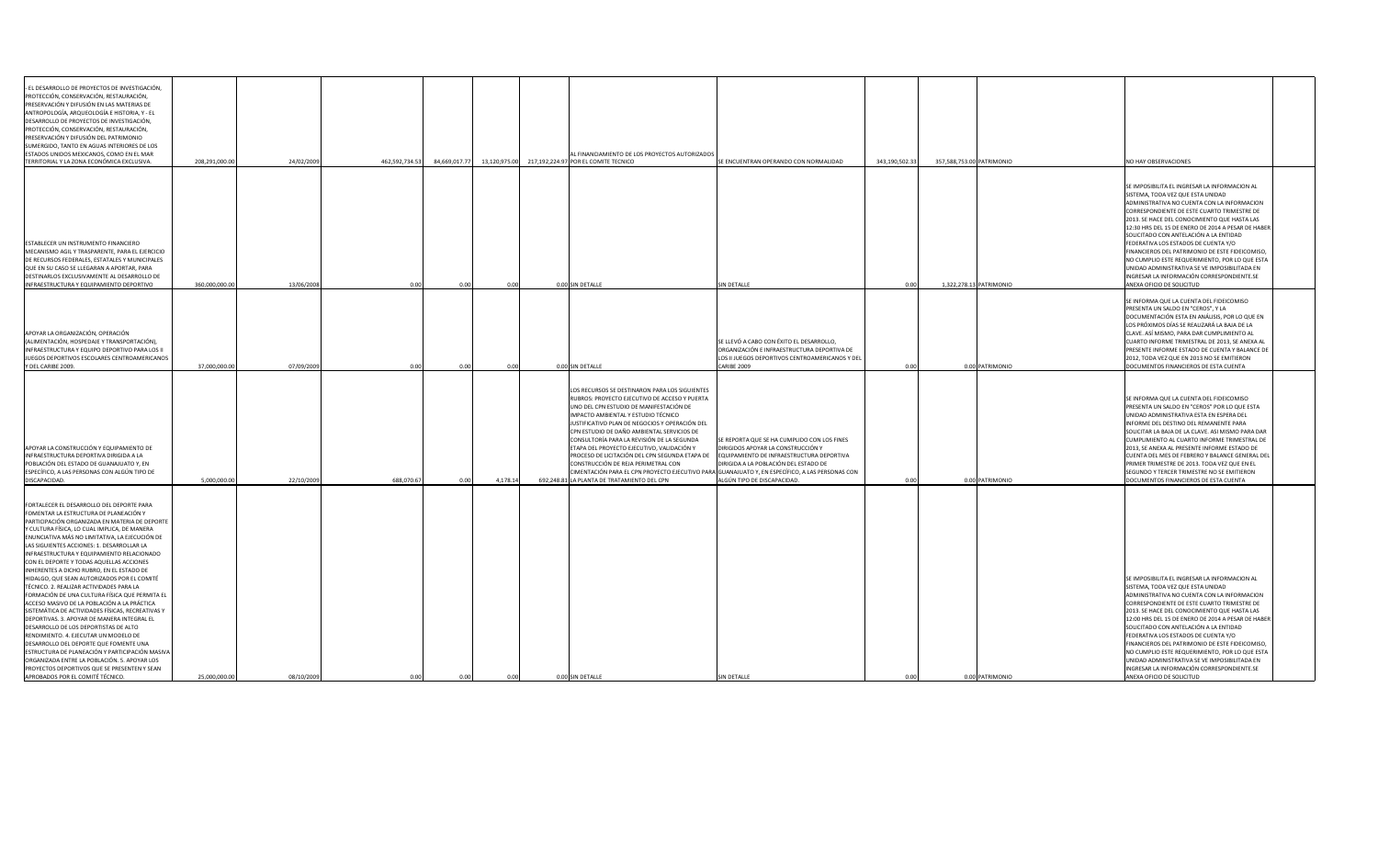| FORTALECER EL DESARROLLO DEL DEPORTE PARA<br>FOMENTAR LA ESTRUCTURA DE PLANEACIÓN Y<br>PARTICIPACIÓN ORGANIZADA EN MATERIA DE DEPORTE<br>Y CULTURA FÍSICA, LO CUAL IMPLICA, DE MANERA<br>ENUNCIATIVA MÁS NO LIMITATIVA, LA EJECUCIÓN DE<br>LAS SIGUIENTES ACCIONES: 1. DESARROLLAR LA<br>INFRAESTRUCTURA Y EQUIPAMIENTO RELACIONADO<br>CON EL DEPORTE Y TODAS AQUELLAS ACCIONES<br>INHERENTES A DICHO RUBRO, EN EL ESTADO DE<br>SINALOA, QUE SEAN AUTORIZADOS POR EL COMITÉ<br>TÉCNICO. 2. REALIZAR ACTIVIDADES PARA LA<br>FORMACIÓN DE UNA CULTURA FÍSICA QUE PERMITA EL<br>ACCESO MASIVO DE LA POBLACIÓN A LA PRÁCTICA<br>SISTEMÁTICA DE ACTIVIDADES FÍSICAS, RECREATIVAS Y<br>DEPORTIVAS. 3. APOYAR DE MANERA INTEGRAL EL<br>DESARROLLO DE LOS DEPORTISTAS DE ALTO<br>RENDIMIENTO. 4. EJECUTAR UN MODELO DE<br>DESARROLLO DEL DEPORTE QUE FOMENTE UNA<br>ESTRUCTURA DE PLANEACIÓN Y PARTICIPACIÓN MASIVA<br>ORGANIZADA ENTRE LA POBLACIÓN. 5. APOYAR LOS<br><b>PROYECTOS DEPORTIVOS QUE SE PRESENTEN Y SEAN</b><br>APROBADOS POR EL COMITÉ TÉCNICO. | 10,000,000.0 | 12/10/2009 | 5,800.00<br>0.00 | 0.00  | 0.00 NO SE REPORTAN MOVIMIENTOS EN LA CUENTA                                                                                                                                                                                                                                                                                                                                                                                                                                                                                                                                                                                                                                                                                                                                                                                                                                                                                                                                                                                                                   | SE DESARROLLÓ LA INFRAESTRUCTURA Y<br>EQUIPAMIENTO RELACIONADO CON EL DEPORTE Y<br>TODAS AQUELLAS ACCIONES INHERENTES A DICHO<br>RUBRO, EN EL ESTADO DE SINALOA, QUE FUERON<br>AUTORIZADOS POR EL COMITÉ TÉCNICO<br>5,800.00 |       | 5,800.00 PATRIMONIO | SE REMITE LA INFORMACION CORRESPONDIENTE AL<br><b>CUARTO TRIMESTRE DE 2013</b>                                                                                                                                                                                                                                                                                                                                              |
|--------------------------------------------------------------------------------------------------------------------------------------------------------------------------------------------------------------------------------------------------------------------------------------------------------------------------------------------------------------------------------------------------------------------------------------------------------------------------------------------------------------------------------------------------------------------------------------------------------------------------------------------------------------------------------------------------------------------------------------------------------------------------------------------------------------------------------------------------------------------------------------------------------------------------------------------------------------------------------------------------------------------------------------------------------|--------------|------------|------------------|-------|----------------------------------------------------------------------------------------------------------------------------------------------------------------------------------------------------------------------------------------------------------------------------------------------------------------------------------------------------------------------------------------------------------------------------------------------------------------------------------------------------------------------------------------------------------------------------------------------------------------------------------------------------------------------------------------------------------------------------------------------------------------------------------------------------------------------------------------------------------------------------------------------------------------------------------------------------------------------------------------------------------------------------------------------------------------|------------------------------------------------------------------------------------------------------------------------------------------------------------------------------------------------------------------------------|-------|---------------------|-----------------------------------------------------------------------------------------------------------------------------------------------------------------------------------------------------------------------------------------------------------------------------------------------------------------------------------------------------------------------------------------------------------------------------|
| FORTALECER EL DESARROLLO DEL DEPORTE PARA<br>FOMENTAR LA ESTRUCTURA DE PLANEACIÓN Y<br>PARTICIPACIÓN ORGANIZADA EN MATERIA DE DEPORTE<br>Y CULTURA FÍSICA, LO CUAL IMPLICA, DE MANERA<br>ENUNCIATIVA MÁS NO LIMITATIVA, LA EJECUCIÓN DE<br>LAS SIGUIENTES ACCIONES: 1. DESARROLLAR LA<br>INFRAESTRUCTURA Y EQUIPAMIENTO RELACIONADO<br>CON EL DEPORTE Y TODAS AQUELLAS ACCIONES<br>INHERENTES A DICHO RUBRO, EN EL ESTADO DE<br>DURANGO, QUE SEAN AUTORIZADOS POR EL COMITÉ<br>TÉCNICO. 2. REALIZAR ACTIVIDADES PARA LA<br>FORMACIÓN DE UNA CULTURA FÍSICA QUE PERMITA EL<br>ACCESO MASIVO DE LA POBLACIÓN A LA PRÁCTICA<br>SISTEMÁTICA DE ACTIVIDADES FÍSICAS, RECREATIVAS Y<br>DEPORTIVAS. 3. APOYAR DE MANERA INTEGRAL EL<br>DESARROLLO DE LOS DEPORTISTAS DE ALTO<br>RENDIMIENTO. 4. EJECUTAR UN MODELO DE<br>DESARROLLO DEL DEPORTE QUE FOMENTE UNA<br>ESTRUCTURA DE PLANEACIÓN Y PARTICIPACIÓN MASIVA<br>ORGANIZADA ENTRE LA POBLACIÓN. 5. APOYAR LOS<br><b>PROYECTOS DEPORTIVOS QUE SE PRESENTEN Y SEAN</b><br>APROBADOS POR EL COMITÉ TÉCNICO. | 10,000,000.0 | 13/10/2009 |                  | -0.00 | FORTALECER EL DESARROLLO DEL DEPORTE PARA<br>FOMENTAR LA ESTRUCTURA DE PLANEACIÓN Y<br>PARTICIPACIÓN ORGANIZADA EN MATERIA DE DEPORTE<br>Y CULTURA FÍSICA, LO CUAL IMPLICA, DE MANERA<br>ENUNCIATIVA MÁS NO LIMITATIVA, LA EJECUCIÓN DE<br>LAS SIGUIENTES ACCIONES: 1. DESARROLLAR LA<br>INFRAESTRUCTURA Y EQUIPAMIENTO RELACIONADO<br>CON EL DEPORTE Y TODAS AQUELLAS ACCIONES<br>INHERENTES A DICHO RUBRO, EN EL ESTADO DE<br>TAMAULIPAS, QUE SEAN AUTORIZADOS POR EL COMITÉ<br>TÉCNICO. 2. REALIZAR ACTIVIDADES PARA LA<br>FORMACIÓN DE UNA CULTURA FÍSICA QUE PERMITA EL<br>ACCESO MASIVO DE LA POBLACIÓN A LA PRÁCTICA<br>SISTEMÁTICA DE ACTIVIDADES FÍSICAS, RECREATIVAS Y<br>DEPORTIVAS. 3. APOYAR DE MANERA INTEGRAL EL<br>DESARROLLO DE LOS DEPORTISTAS DE ALTO<br>RENDIMIENTO. 4. EJECUTAR UN MODELO DE<br>DESARROLLO DEL DEPORTE QUE FOMENTE UNA<br>ESTRUCTURA DE PLANEACIÓN Y PARTICIPACIÓN MASIVA<br>ORGANIZADA ENTRE LA POBLACIÓN. 5. APOYAR LOS<br><b>PROYECTOS DEPORTIVOS QUE SE PRESENTEN Y SEAN</b><br>0.00 APROBADOS POR EL COMITÉ TÉCNICO. | SE CUMPLIO LAS METAS DEL FIDEICOMISO                                                                                                                                                                                         |       | 0.00 PATRIMONIO     | SE INFORMA QUE LA CUENTA DEL FIDEICOMISO<br><b>PRESENTA UN SALDO EN "CEROS", POR LO QUE SE ESTA</b><br>EN ESPERA DE LA VALIDACIÓN DE LA BAJA DE CLAVE. AS<br>MISMO, PARA DAR CUMPLIMIENTO AL CUARTO<br>INFORME TRIMESTRAL DE 2013, SE ANEXA AL PRESENTE<br>INFORME ESTADO DE CUENTA Y BALANCE DE 2012,<br>TODA VEZ QUE EN 2013 NO SE EMITIERON<br>DOCUMENTOS FINANCIEROS DE ESTA CUENTA                                     |
| EL FIDEICOMISO TENDRÁ COMO FIN PRIMORDIAL LA<br>ADMINISTRACIÓN DE LOS RECURSOS QUE DESTINA EL<br><b>FIDEICOMITENTE CON EL OBJETO DE ADQUIRIR</b><br>MATERIAL DEPORTIVO PARA EL EVENTO DENOMINADO<br><b>PWORLD CUP IN SHOTGUN ACAPULCO 2010?.</b>                                                                                                                                                                                                                                                                                                                                                                                                                                                                                                                                                                                                                                                                                                                                                                                                       | 1,500,000.0  | 28/12/2009 | 0.00<br>0.00     | 0.00  | SE EJERCIO EL RECURSO PARA APOYO ECONÓMICO<br>PARA LA ADQUISICIÓN DEL SIGUIENTE MATERIAL<br>DEPORTIVO: DOS EQUIPOS PARA FOSA OLÍMPICA Y<br>DOBLE FOSA, DOS EQUIPOS PARA SKEET Y DOS EQUIPOS PARA EL EVENTO DENOMINADO "WORLD CUP IN<br>0.00 AUTOMATIC RS7000 PARA FOSA Y SKEET.                                                                                                                                                                                                                                                                                                                                                                                                                                                                                                                                                                                                                                                                                                                                                                                | SE TUVO COMO FIN PRIMORDIAL LA ADMINISTRACIÓN<br>DE LOS RECURSOS QUE DESTINA EL FIDEICOMITENTE<br>CON EL OBJETO DE ADQUIRIR MATERIAL DEPORTIVO<br>SHOTGUN ACAPULCO 2010"                                                     | 0.001 | 0.00 PATRIMONIO     | SE INFORMA QUE DURANTE EL CUARTO TRIMESTRE DE<br>2013 NO HA HABIDO MOVIMIENTOS DE LA CUENTA. ASI<br>MISMO SE INFORMA QUE LA DOCUMENTACIÓN ESTA<br>EN ANALISIS PARA REALIZAR LA BAJA CORRESPONDIENT                                                                                                                                                                                                                          |
| FORTALECER EL DESARROLLO DEL DEPORTE PARA<br>FOMENTAR LA ESTRUCTURA DE PLANEACIÓN Y<br>PARTICIPACIÓN ORGANIZADA EN MATERIA DE DEPORTE<br>Y CULTURA FÍSICA, LO CUAL IMPLICA, DE MANERA<br>ENUNCIATIVA MÁS NO LIMITATIVA, LA EJECUCIÓN DE<br>LAS SIGUIENTES ACCIONES: 1. DESARROLLAR LA<br>INFRAESTRUCTURA Y EQUIPAMIENTO RELACIONADO<br>CON EL DEPORTE Y TODAS AQUELLAS ACCIONES<br>INHERENTES A DICHO RUBRO, EN EL ESTADO DE<br>TAMAULIPAS, QUE SEAN AUTORIZADOS POR EL COMITÉ<br>TÉCNICO. 2. REALIZAR ACTIVIDADES PARA LA<br>FORMACIÓN DE UNA CULTURA FÍSICA QUE PERMITA EL<br>ACCESO MASIVO DE LA POBLACIÓN A LA PRÁCTICA<br>SISTEMÁTICA DE ACTIVIDADES FÍSICAS, RECREATIVAS Y<br>DEPORTIVAS. 3. APOYAR DE MANERA INTEGRAL EL<br>DESARROLLO DE LOS DEPORTISTAS DE ALTO<br>RENDIMIENTO. 4. EJECUTAR UN MODELO DE<br>DESARROLLO DEL DEPORTE QUE FOMENTE UNA<br>ESTRUCTURA DE PLANEACIÓN Y PARTICIPACIÓN MASIVA<br>ORGANIZADA ENTRE LA POBLACIÓN. 5. APOYAR LOS<br>PROYECTOS DEPORTIVOS QUE SE PRESENTEN Y SEAN<br>APROBADOS POR EL COMITÉ TÉCNICO.     | 60,000,000.0 | 14/10/2009 | 0.00<br>0.00     | 0.00  | 0.00 NO SE RESGISTRO MOVIMIENTO                                                                                                                                                                                                                                                                                                                                                                                                                                                                                                                                                                                                                                                                                                                                                                                                                                                                                                                                                                                                                                | EL FIDEICOMISO ESTA POR CUMPLIR SUS FINES<br>0.00                                                                                                                                                                            |       | 0.00 PATRIMONIO     | SE INFORMA QUE LA CUENTA DEL FIDEICOMISO<br>PRESENTA UN SALDO EN "CEROS", POR LO QUE SE ESTA<br>INTEGRANDO LA INFORMACIÓN PARA PROSEGUIR CON<br>EL TRAMITÉ DE LA BAJA DE LA CLAVE. ASÍ MISMO, PARA<br>DAR CUMPLIMIENTO AL CUARTO INFORME TRIMESTRAL<br>DE 2013, SE ANEXA AL PRESENTE INFORME ESTADO DE<br>CUENTA Y BALANCE DE 2012, TODA VEZ QUE EN 2013<br>NO SE EMITIERON DOCUMENTOS FINANCIEROS DE ESTA<br><b>CUENTA</b> |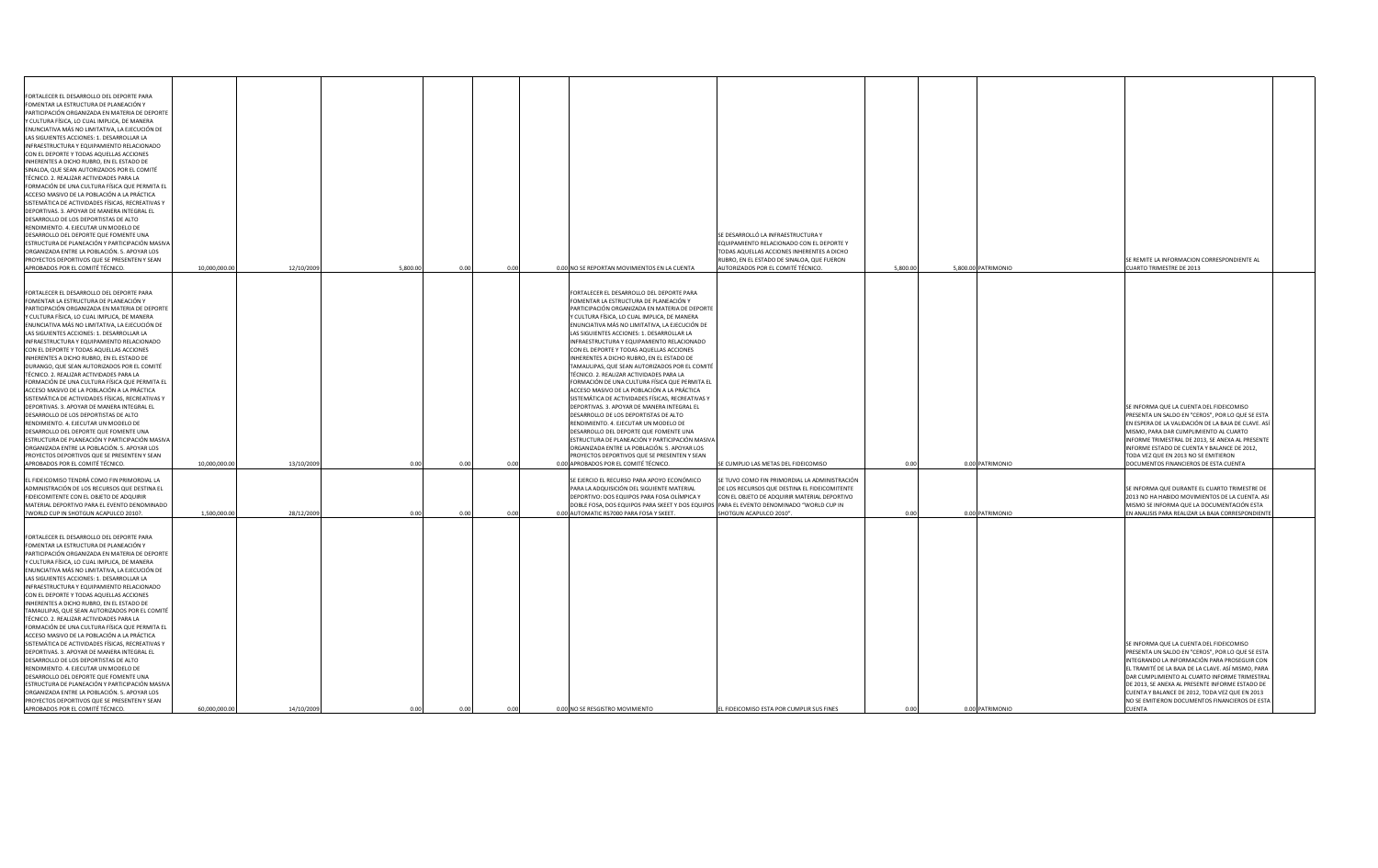| APLICAR EN LA CONSTRUCCIÓN, DESARROLLO,           |               |            |                                 |                                                                                                 |                                                    |                |                           |                                              |
|---------------------------------------------------|---------------|------------|---------------------------------|-------------------------------------------------------------------------------------------------|----------------------------------------------------|----------------|---------------------------|----------------------------------------------|
| REMODELACIÓN Y FORTALECIMIENTO DE LA              |               |            |                                 |                                                                                                 |                                                    |                |                           |                                              |
| INFRAESTRUCTURA DEPORTIVA A CARGO DEL ESTADO      |               |            |                                 |                                                                                                 |                                                    |                |                           |                                              |
| DE VERACRUZ DE IGNACIO DE LA LLAVE, PARA LA       |               |            |                                 |                                                                                                 |                                                    |                |                           |                                              |
| REALIZACIÓN DE LOS JUEGOS DEPORTIVOS              |               |            |                                 |                                                                                                 |                                                    |                |                           |                                              |
| <b>PARACENTROAMERICANOS Y DEL CARIBE VERACRUZ</b> |               |            |                                 |                                                                                                 |                                                    |                |                           |                                              |
| [2014. DIFUNDIR, PROMOVER, FOMENTAR, PATROCINAR,  |               |            |                                 |                                                                                                 |                                                    |                |                           |                                              |
| COLABORAR O CONTRIBUIR EN ACTIVIDADES             |               |            |                                 |                                                                                                 |                                                    |                |                           |                                              |
| DEPORTIVAS, EN BENEFICIO DE LA COLECTIVIDAD.      |               |            |                                 |                                                                                                 |                                                    |                |                           |                                              |
| REALIZAR TODO TIPO DE EVENTOS DEPORTIVOS.         |               |            |                                 | QUE EL PATRIMONIO FIDEICOMITIDO SE APLIQUE EN EL                                                |                                                    |                |                           |                                              |
| DESTINAR A LAS OBRAS PROPUESTAS POR EL COMITÉ     |               |            |                                 | DESARROLLO DE LA INFRAESTRUCTURA DEPORTIVA EN                                                   |                                                    |                |                           |                                              |
| TÉCNICO DEL FIDEICOMISO. ASEGURAR QUE LOS         |               |            |                                 | EL ESTADO VERACRUZ DE IGNACIO DE LA LLAVE, PARA                                                 |                                                    |                |                           |                                              |
| FONDOS Y RECURSOS QUE CONFORMAN EL                |               |            |                                 | LA REALIZACIÓN DE LOS JUEGOS DEPORTIVOS                                                         |                                                    |                |                           |                                              |
| PATRIMONIO FIDEICOMITIDO SÓLO SE UTILICEN PARA    |               |            |                                 | CENTROAMERICANOS Y DEL CARIBE VERACRUZ                                                          |                                                    |                |                           |                                              |
| LA CONSTRUCCIÓN, REMODELACIÓN,                    |               |            |                                 | 2014.QUE EL PATRIMONIO FIDEICOMITIDO SE APLIQUE                                                 |                                                    |                |                           |                                              |
| FORTALECIMIENTO, OPERACIÓN, MEJORAS,              |               |            |                                 | EN LA CONSTRUCCIÓN, DESARROLLO, REMODELACIÓN Y                                                  |                                                    |                |                           |                                              |
| EQUIPAMIENTO, ADQUISICIONES, APLICACIONES DE LA   |               |            |                                 | FORTALECIMIENTO DE LA INFRAESTRUCTURA                                                           |                                                    |                |                           |                                              |
| INFRAESTRUCTURA DEPORTIVA EN LA ENTIDAD PARA LA   |               |            |                                 | DEPORTIVA A CARGO DEL ESTADO DE VERACRUZ DE                                                     |                                                    |                |                           |                                              |
| REALIZACIÓN DE LOS JUEGOS DEPORTIVOS              |               |            |                                 | IGNACIO DE LA LLAVE PARA LA REALIZACIÓN DE LOS                                                  |                                                    |                |                           |                                              |
| CENTROAMERICANOS Y DEL CARIBE VERACRUZ 2014 Y     |               |            |                                 | JJUEGOS DEPORTIVOS PARACENTROAMERICANOS Y DEL IEL RECURSOS SE EJERCIO PARA LAS SIGUIENTES OBRAS |                                                    |                |                           |                                              |
| PARACENTROAMERICANOS. ADMINISTRAR Y               |               |            |                                 | CARIBE VERACRUZ 2014. DIFUNDIR, PROMOVER,                                                       | PISTA DE CANOTAJE, TUXPÁN, VER. REHABILITACIÓN DEL |                |                           |                                              |
| ORGANIZAR LA REALIZACIÓN DE LOS JUEGOS            |               |            |                                 | FOMENTAR, PATROCINAR COLABORAR O CONTRIBUIR                                                     | ESTADIO LUIS PIRATA FUENTE, BOCA DEL RÍO, VER      |                |                           |                                              |
| <b>DEPORTIVOS CENTROAMERICANOS Y LOS</b>          |               |            |                                 | EN ACTIVIDADES DEPORTIVAS EN BENEFICIO DE LA                                                    | VELÓDROMO, JALAPA, VER. REHABILITACIÓN ESTADIO     |                |                           | SE INGRESA LA INFORMACIÓN CORRESPONDIENTE AL |
| PARACENTROAMERICANOS.                             | 100,000,000.0 | 27/11/2009 | 277,509,937.45<br>10,000,000.00 |                                                                                                 | DE ATLETISMO, BOCA DEL RÍO, VER.                   | 179,219,490.36 | 194,353,912.39 PATRIMONIO | <b>CUARTO TRIMESTRE DE 2013</b>              |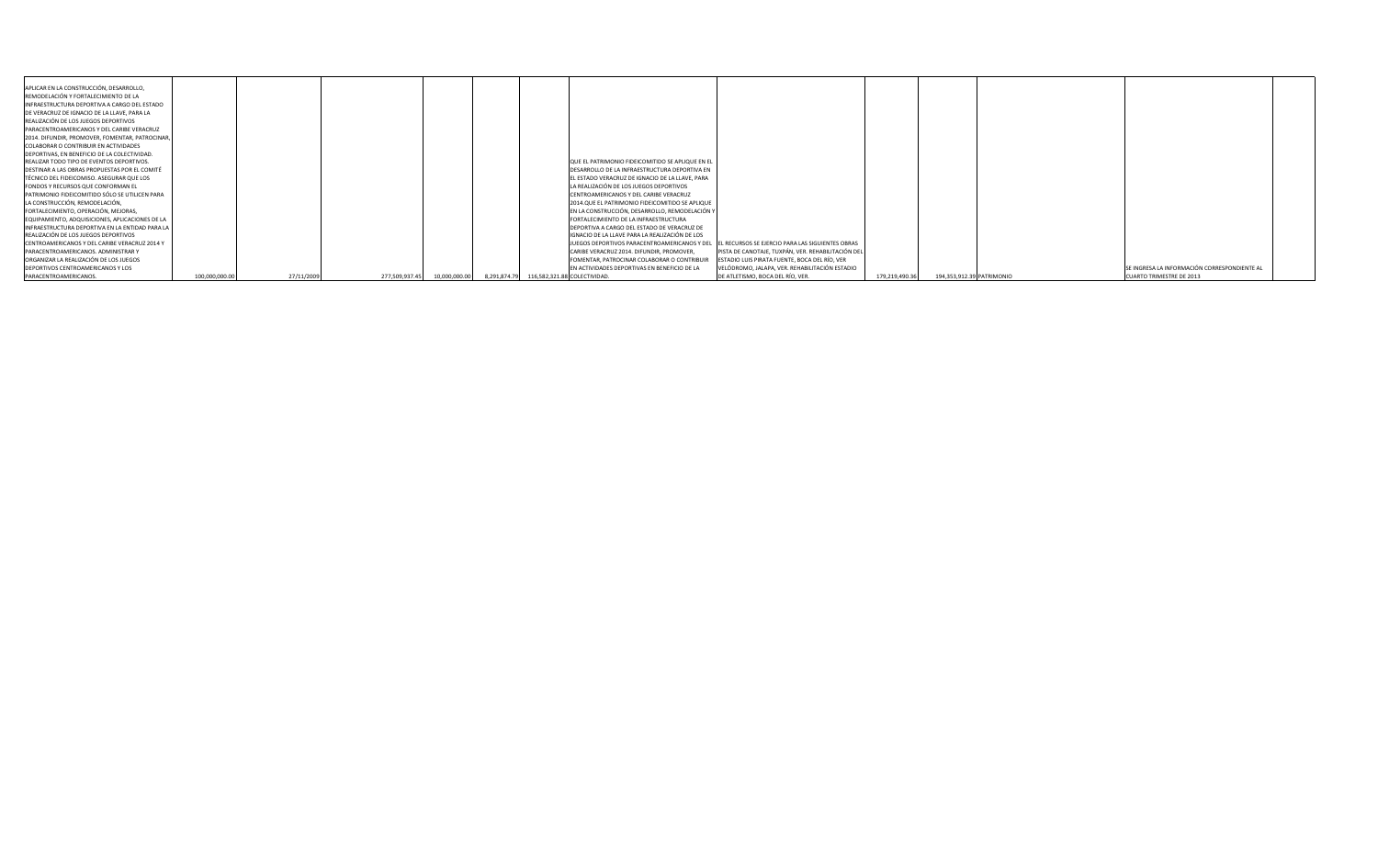|                                                                                   |  | <b>DISPONIBILIDAD DE DICIEMBRE DE DOS EJERCICIOS</b> |                |                              |                                      |                                  |                               |                                |                                                           |                        |
|-----------------------------------------------------------------------------------|--|------------------------------------------------------|----------------|------------------------------|--------------------------------------|----------------------------------|-------------------------------|--------------------------------|-----------------------------------------------------------|------------------------|
| VALOR NUMERADOR   DENOMINADOR   VALOR DENOMINADOR   PORCENTAJE   UNIDAD DE MEDIDA |  | <b>ANTERIORES</b>                                    |                | <b>FECHA DE CONSTITUCIÓN</b> | <b>DESCRIPCIÓN DEL GPO FUNCIONAL</b> | <b>DESCRIPCIÓN DE SUBFUNCIÓN</b> | <b>DESCRIPCIÓN DE FUNCIÓN</b> | <b>DESCRIPCIÓN DE PROGRAMA</b> | <b>FIDEICOMISARIO</b>                                     | <b>TIPO DE ESTATUS</b> |
|                                                                                   |  |                                                      |                |                              |                                      |                                  |                               |                                |                                                           |                        |
|                                                                                   |  |                                                      |                |                              |                                      |                                  |                               |                                |                                                           |                        |
|                                                                                   |  |                                                      |                |                              |                                      |                                  |                               |                                |                                                           |                        |
|                                                                                   |  |                                                      |                |                              |                                      |                                  |                               |                                |                                                           |                        |
|                                                                                   |  |                                                      |                |                              |                                      |                                  |                               |                                |                                                           |                        |
|                                                                                   |  |                                                      |                |                              |                                      |                                  |                               |                                |                                                           |                        |
|                                                                                   |  |                                                      |                |                              |                                      |                                  |                               |                                |                                                           |                        |
|                                                                                   |  |                                                      |                |                              |                                      |                                  |                               |                                |                                                           |                        |
|                                                                                   |  |                                                      |                |                              |                                      |                                  |                               |                                |                                                           |                        |
|                                                                                   |  |                                                      |                |                              |                                      |                                  |                               |                                |                                                           |                        |
|                                                                                   |  |                                                      |                |                              |                                      |                                  |                               |                                |                                                           |                        |
|                                                                                   |  |                                                      |                |                              |                                      |                                  |                               |                                |                                                           |                        |
|                                                                                   |  |                                                      | 34,420,520.96  |                              | 27/04/1993 DESARROLLO SOCIAL         | <b>CULTURA</b>                   | EDUCACIÓN                     | PROGRAMA NACIONAL DE CULTURA   | <b>NULL</b>                                               | EN OPERACIÓN           |
|                                                                                   |  |                                                      |                |                              |                                      |                                  |                               |                                |                                                           |                        |
|                                                                                   |  |                                                      |                |                              |                                      |                                  |                               |                                |                                                           |                        |
|                                                                                   |  |                                                      |                |                              |                                      |                                  |                               |                                |                                                           |                        |
|                                                                                   |  |                                                      |                |                              |                                      |                                  |                               |                                |                                                           |                        |
|                                                                                   |  |                                                      |                |                              |                                      |                                  |                               |                                |                                                           |                        |
|                                                                                   |  |                                                      |                |                              |                                      |                                  |                               |                                |                                                           |                        |
|                                                                                   |  |                                                      |                |                              |                                      |                                  |                               |                                |                                                           |                        |
|                                                                                   |  |                                                      |                |                              |                                      |                                  |                               |                                |                                                           |                        |
|                                                                                   |  |                                                      | 16,874,405.00  |                              | 14/03/1994 DESARROLLO SOCIAL         | <b>CULTURA</b>                   | EDUCACIÓN                     | PROGRAMA NACIONAL DE CULTURA   | <b>NULL</b>                                               | EN OPERACIÓN           |
|                                                                                   |  |                                                      |                |                              |                                      |                                  |                               |                                |                                                           |                        |
|                                                                                   |  |                                                      |                |                              |                                      |                                  |                               |                                |                                                           |                        |
|                                                                                   |  |                                                      |                |                              |                                      |                                  |                               |                                |                                                           |                        |
|                                                                                   |  |                                                      |                |                              |                                      |                                  |                               |                                |                                                           |                        |
|                                                                                   |  |                                                      |                |                              |                                      |                                  |                               |                                |                                                           |                        |
|                                                                                   |  |                                                      |                |                              |                                      |                                  |                               |                                |                                                           |                        |
|                                                                                   |  |                                                      |                |                              |                                      |                                  |                               |                                |                                                           |                        |
|                                                                                   |  |                                                      |                |                              |                                      |                                  |                               |                                |                                                           |                        |
|                                                                                   |  |                                                      |                |                              |                                      |                                  |                               |                                |                                                           |                        |
|                                                                                   |  |                                                      |                |                              |                                      |                                  |                               |                                |                                                           |                        |
|                                                                                   |  |                                                      |                |                              |                                      |                                  |                               |                                |                                                           |                        |
|                                                                                   |  |                                                      |                |                              |                                      |                                  |                               |                                |                                                           |                        |
|                                                                                   |  |                                                      |                |                              |                                      |                                  |                               |                                |                                                           | EN OPERACIÓN           |
|                                                                                   |  |                                                      | 599,064,111.47 |                              | 01/03/1989 DESARROLLO SOCIAL         | <b>CULTURA</b>                   | EDUCACIÓN                     | PROGRAMA NACIONAL DE CULTURA   | <b>NO APLICA</b>                                          |                        |
|                                                                                   |  |                                                      |                |                              |                                      |                                  |                               |                                |                                                           |                        |
|                                                                                   |  |                                                      |                |                              |                                      |                                  |                               |                                |                                                           |                        |
|                                                                                   |  |                                                      |                |                              |                                      |                                  |                               |                                |                                                           |                        |
|                                                                                   |  |                                                      |                |                              |                                      |                                  |                               |                                |                                                           |                        |
|                                                                                   |  |                                                      |                |                              |                                      |                                  |                               |                                |                                                           |                        |
|                                                                                   |  |                                                      | 324.18         |                              | 16/10/1986 DESARROLLO SOCIAL         | <b>CULTURA</b>                   | EDUCACIÓN                     | PROGRAMA NACIONAL DE CULTURA   | INVESTIGADORES DE LA HISTORIA DE MEXICO                   | EN OPERACIÓN           |
|                                                                                   |  |                                                      |                |                              |                                      |                                  |                               |                                |                                                           |                        |
|                                                                                   |  |                                                      |                |                              |                                      |                                  |                               |                                |                                                           |                        |
|                                                                                   |  |                                                      |                |                              |                                      |                                  |                               |                                |                                                           |                        |
|                                                                                   |  |                                                      |                |                              |                                      |                                  |                               |                                |                                                           |                        |
|                                                                                   |  |                                                      |                |                              |                                      |                                  |                               |                                |                                                           |                        |
|                                                                                   |  |                                                      |                |                              |                                      |                                  |                               |                                |                                                           |                        |
|                                                                                   |  |                                                      |                |                              |                                      |                                  |                               |                                |                                                           |                        |
|                                                                                   |  |                                                      | 122,191,585.97 |                              | 27/02/1992 DESARROLLO SOCIAL         | <b>CULTURA</b>                   | EDUCACIÓN                     | PROGRAMA NACIONAL DE CULTURA   | <b>NULL</b>                                               | EN OPERACIÓN           |
|                                                                                   |  |                                                      |                |                              |                                      |                                  |                               |                                |                                                           |                        |
|                                                                                   |  |                                                      |                |                              |                                      |                                  |                               |                                |                                                           |                        |
|                                                                                   |  |                                                      |                |                              |                                      |                                  |                               |                                |                                                           |                        |
|                                                                                   |  |                                                      |                |                              |                                      |                                  |                               |                                |                                                           |                        |
|                                                                                   |  |                                                      |                |                              |                                      |                                  |                               |                                |                                                           |                        |
|                                                                                   |  |                                                      |                |                              |                                      |                                  |                               |                                |                                                           |                        |
|                                                                                   |  |                                                      | 2,295,109.54   |                              | 28/03/1990 DESARROLLO SOCIAL         | <b>CULTURA</b>                   | EDUCACIÓN                     | PROGRAMA NACIONAL DE CULTURA   | TRABAJADORES DEL FONDO DE CULTURA ECONOMICA FEN OPERACIÓN |                        |
|                                                                                   |  |                                                      |                |                              |                                      |                                  |                               |                                |                                                           |                        |
|                                                                                   |  |                                                      |                |                              |                                      |                                  |                               |                                |                                                           |                        |
|                                                                                   |  |                                                      |                |                              |                                      |                                  |                               |                                |                                                           |                        |
|                                                                                   |  |                                                      |                |                              |                                      |                                  |                               |                                |                                                           |                        |
|                                                                                   |  |                                                      | 93,287.87      |                              | 28/03/1990 DESARROLLO SOCIAL         | <b>CULTURA</b>                   | EDUCACIÓN                     | PROGRAMA NACIONAL DE CULTURA   | TRABAJADORES DEL FONDO DE CULTURA ECONOMICA EN OPERACIÓN  |                        |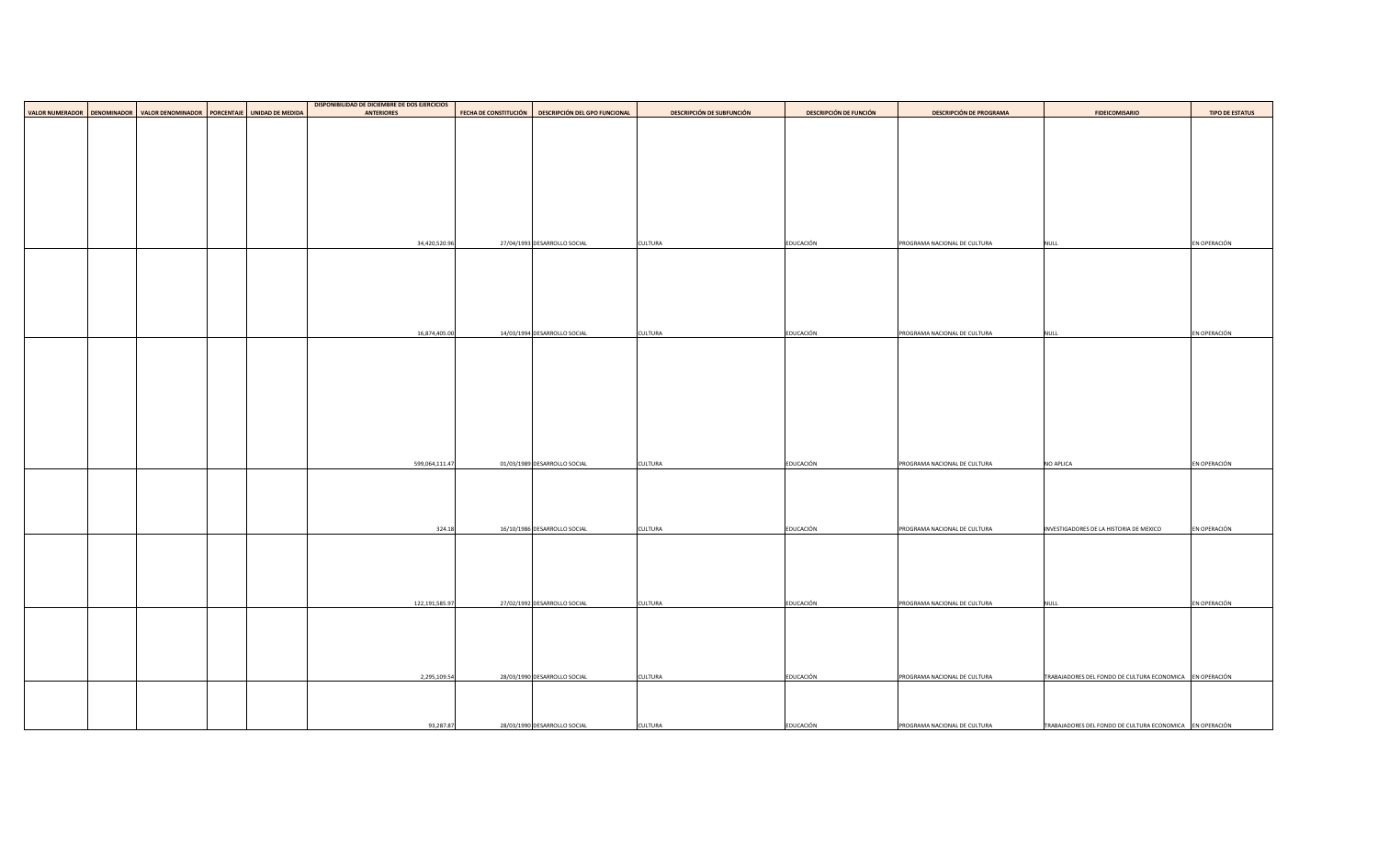|  | 38,745,470.77  | 27/01/1994 DESARROLLO SOCIAL | <b>EDUCACIÓN SUPERIOR</b> | EDUCACIÓN        | PROGRAMA NACIONAL DE EDUCACIÓN 2001-2006 | UNIVERSIDAD NACIONAL AUTONOMA DE MEXICO                                                                                     | EN OPERACIÓN |
|--|----------------|------------------------------|---------------------------|------------------|------------------------------------------|-----------------------------------------------------------------------------------------------------------------------------|--------------|
|  | 126,655,218.14 | 17/04/1961 DESARROLLO SOCIAL | POSGRADO                  | EDUCACIÓN        | PROGRAMA NACIONAL DE EDUCACIÓN 2001-2006 | <b>CINVESTAV IPN</b>                                                                                                        | EN OPERACIÓN |
|  |                |                              |                           |                  |                                          |                                                                                                                             |              |
|  |                |                              |                           |                  |                                          |                                                                                                                             |              |
|  | 46,492,627.38  | 30/09/1998 DESARROLLO SOCIAL | <b>DEPORTE</b>            | EDUCACIÓN        | null                                     | LAS PERSONAS FISICAS O MORALES A QUIENES EL<br>COMITE TECNICO ACUERDE EXPRESAMENTE<br>OTORGARLES APOYO CON CARGO AL FODEPAR | EN OPERACIÓN |
|  |                |                              |                           |                  |                                          |                                                                                                                             | EN OPERACIÓN |
|  | 34,568,166.90  | 02/12/1997 DESARROLLO SOCIAL | <b>CULTURA</b>            | EDUCACIÓN        | PROGRAMA NACIONAL DE CULTURA             | <b>PRODUCTORES DE PELICULAS</b>                                                                                             |              |
|  | 584,046.33     | 10/12/1992 DESARROLLO SOCIAL | <b>CULTURA</b>            | EDUCACIÓN        | PROGRAMA NACIONAL DE CULTURA             | TRABAJADORES DEL FONDO DE CULTURA ECONOMICA EN OPERACIÓN                                                                    |              |
|  | 190,336,210.09 | 30/03/2000 DESARROLLO SOCIAL | EDUCACIÓN SUPERIOR        | EDUCACIÓN        | PROGRAMA NACIONAL DE EDUCACIÓN 2001-2006 | INSTITUTO POLITECNICO NACIONAL                                                                                              | EN OPERACIÓN |
|  | 23,040.03      | 30/11/2000 DESARROLLO SOCIAL | <b>CULTURA</b>            | <b>EDUCACIÓN</b> | PROGRAMA NACIONAL DE CULTURA             | <b>NULL</b>                                                                                                                 | EN OPERACIÓN |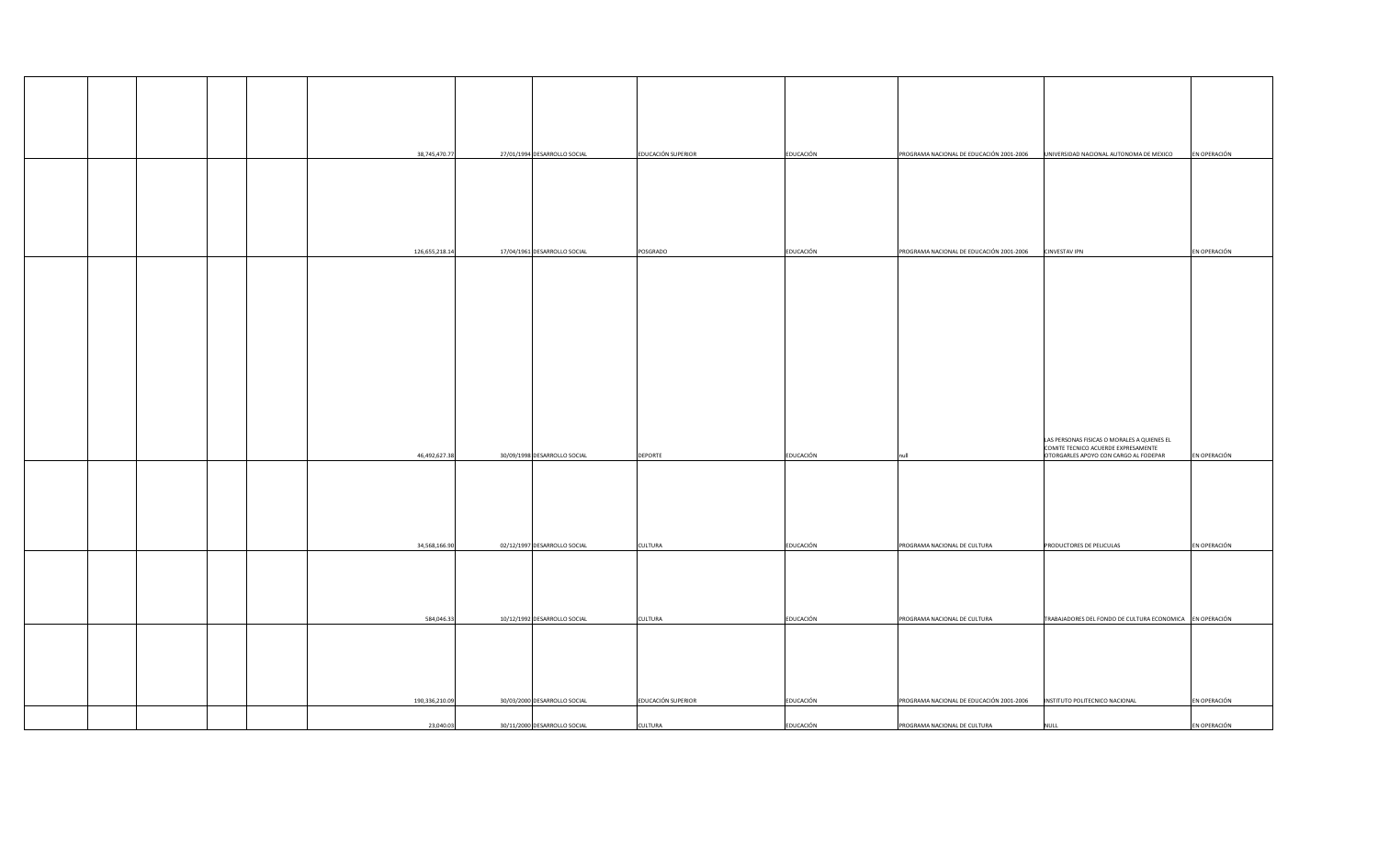|  |  | 6,088,006.93   | 12/04/1994 DESARROLLO ECONÓMICO | <b>INVESTIGACIÓN CIENTÍFICA</b>      | <b>CIENCIA Y TECNOLOGÍA</b> | PROGRAMA ESPECIAL DE CIENCIA Y TECNOLOGÍA | LAS PERSONAS FISICAS QUE DESIGNE EL COMITE<br>TECNICO PARA SER APOYADAS POR PIERAN | EN OPERACIÓN |
|--|--|----------------|---------------------------------|--------------------------------------|-----------------------------|-------------------------------------------|------------------------------------------------------------------------------------|--------------|
|  |  |                |                                 |                                      |                             |                                           |                                                                                    |              |
|  |  |                |                                 |                                      |                             |                                           |                                                                                    |              |
|  |  |                |                                 |                                      |                             |                                           |                                                                                    |              |
|  |  |                |                                 |                                      |                             |                                           |                                                                                    |              |
|  |  | 41,205,422.62  | 22/08/2001 DESARROLLO SOCIAL    | <b>CULTURA</b>                       | EDUCACIÓN                   | PROGRAMA NACIONAL DE CULTURA              | <b>PRODUCTORES DE PELICULAS</b>                                                    | EN OPERACIÓN |
|  |  |                |                                 |                                      |                             |                                           | INAH, CTRO. DE TEXTILES DEL MUNDO MAYA Y                                           |              |
|  |  | 263,862.59     | 20/09/2000 DESARROLLO SOCIAL    | <b>CULTURA</b>                       | EDUCACIÓN                   | PROGRAMA NACIONAL DE CULTURA              | COMUNIDADES INDIGENAS                                                              | EN OPERACIÓN |
|  |  |                |                                 |                                      |                             |                                           |                                                                                    |              |
|  |  |                |                                 |                                      |                             |                                           |                                                                                    |              |
|  |  |                |                                 |                                      |                             |                                           |                                                                                    |              |
|  |  |                |                                 |                                      |                             |                                           |                                                                                    |              |
|  |  |                |                                 |                                      |                             |                                           |                                                                                    |              |
|  |  |                |                                 |                                      |                             |                                           |                                                                                    |              |
|  |  |                |                                 |                                      |                             |                                           |                                                                                    |              |
|  |  | 3,209,405.89   | 31/12/2003 DESARROLLO SOCIAL    | <b>CULTURA</b>                       | EDUCACIÓN                   | PROGRAMA NACIONAL DE CULTURA              | <b>NULL</b>                                                                        | EN OPERACIÓN |
|  |  |                |                                 |                                      |                             |                                           |                                                                                    |              |
|  |  |                |                                 |                                      |                             |                                           |                                                                                    |              |
|  |  |                |                                 |                                      |                             |                                           |                                                                                    |              |
|  |  |                |                                 |                                      |                             |                                           |                                                                                    |              |
|  |  |                |                                 |                                      |                             |                                           |                                                                                    |              |
|  |  | 1,571,892.00   | 19/12/1997 DESARROLLO SOCIAL    | <b>CULTURA</b>                       | EDUCACIÓN                   | PROGRAMA NACIONAL DE CULTURA              | TODOS LOS TRABAJADORES DE EDUCAL.                                                  | EN OPERACIÓN |
|  |  |                |                                 |                                      |                             |                                           |                                                                                    |              |
|  |  |                |                                 |                                      |                             |                                           |                                                                                    |              |
|  |  |                |                                 |                                      |                             |                                           |                                                                                    |              |
|  |  |                |                                 |                                      |                             |                                           |                                                                                    |              |
|  |  |                |                                 |                                      |                             |                                           |                                                                                    |              |
|  |  |                |                                 |                                      |                             |                                           |                                                                                    |              |
|  |  | 279,311,485.87 | 29/09/2006 DESARROLLO ECONÓMICO | SERVICIOS CIENTÍFICOS Y TECNOLÓGICOS | <b>CIENCIA Y TECNOLOGÍA</b> | PROGRAMA ESPECIAL DE CIENCIA Y TECNOLOGÍA | UNIVERSIDAD PEDAGOGICA NACIONAL                                                    | EN OPERACIÓN |
|  |  |                |                                 |                                      |                             |                                           |                                                                                    |              |
|  |  |                |                                 |                                      |                             |                                           |                                                                                    |              |
|  |  |                |                                 |                                      |                             |                                           |                                                                                    |              |
|  |  |                |                                 |                                      |                             |                                           |                                                                                    |              |
|  |  | 23,579,706.91  | 17/11/2005 DESARROLLO SOCIAL    | <b>CULTURA</b>                       | EDUCACIÓN                   | PROGRAMA NACIONAL DE CULTURA              | <b>GOBIERNO DEL DISTRITO FEDERAL</b>                                               | EN OPERACIÓN |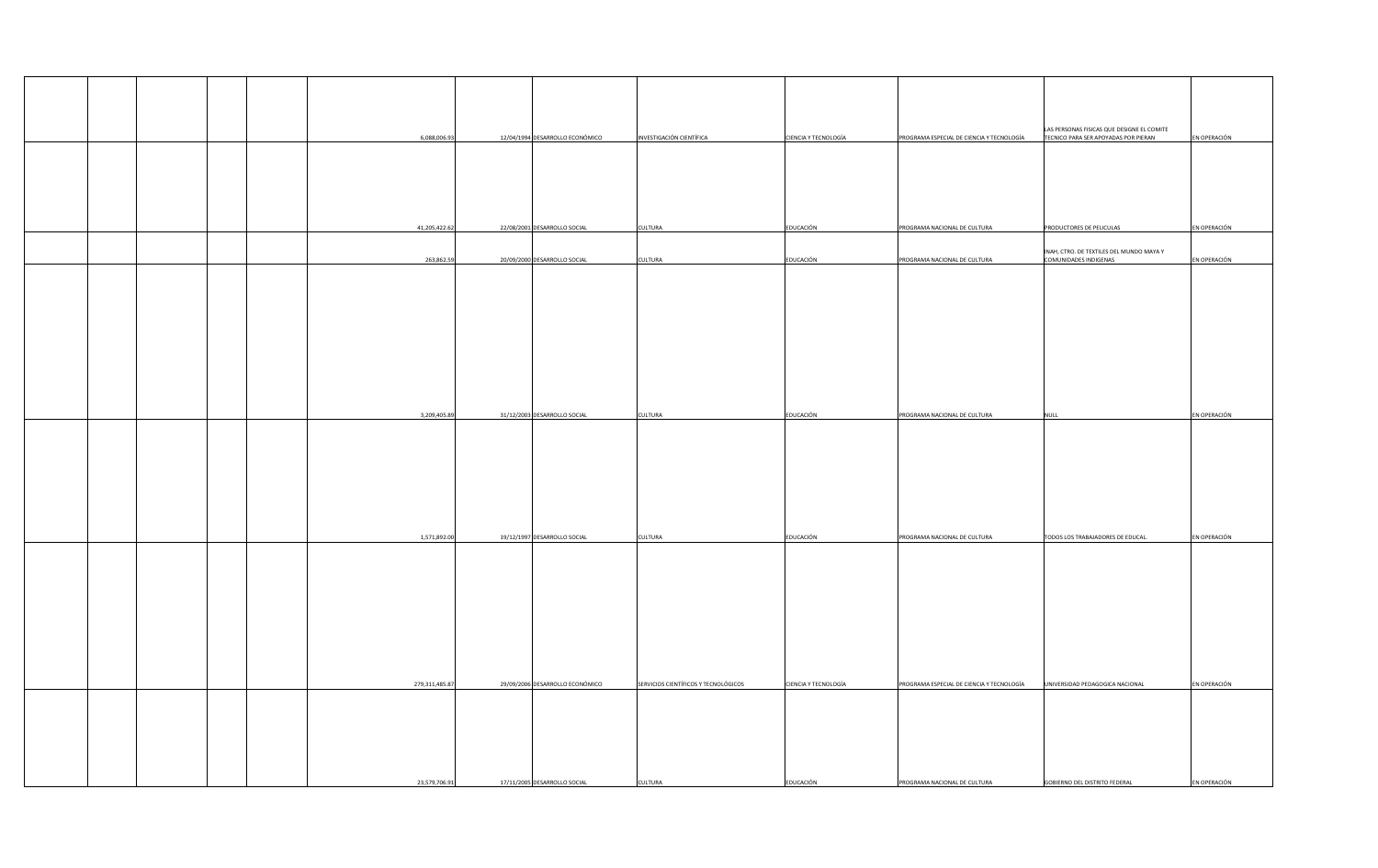|  |  |                |                              |                                         |                                  | <b>NO APLICA</b> | INSTITUTO NACIONAL DE ANTROPOLOGÍA E HISTORIA EN OPERACIÓN |              |
|--|--|----------------|------------------------------|-----------------------------------------|----------------------------------|------------------|------------------------------------------------------------|--------------|
|  |  | 839,843,971.00 | 01/12/2008 DESARROLLO SOCIAL | <b>CULTURA</b>                          | EDUCACIÓN                        |                  |                                                            |              |
|  |  |                |                              |                                         |                                  |                  |                                                            |              |
|  |  |                |                              |                                         |                                  |                  |                                                            |              |
|  |  |                |                              |                                         |                                  |                  |                                                            |              |
|  |  |                |                              |                                         |                                  |                  |                                                            |              |
|  |  |                |                              |                                         |                                  |                  |                                                            |              |
|  |  |                |                              |                                         |                                  |                  |                                                            |              |
|  |  |                |                              |                                         |                                  |                  |                                                            |              |
|  |  | 0.00           | 17/05/2008 OTRAS             | PARTICIPACIONES A ENTIDADES FEDERATIVAS | RECURSOS A ENTIDADES FEDERATIVAS | <b>OTROS</b>     | GOBIERNO DEL ESTADO DE JALISCO                             | EN OPERACIÓN |
|  |  |                |                              |                                         |                                  |                  |                                                            |              |
|  |  |                |                              |                                         |                                  |                  |                                                            |              |
|  |  |                |                              |                                         |                                  |                  |                                                            |              |
|  |  |                |                              |                                         |                                  |                  |                                                            |              |
|  |  |                |                              |                                         |                                  |                  |                                                            |              |
|  |  | 0.00           | 05/08/2009 OTRAS             | PARTICIPACIONES A ENTIDADES FEDERATIVAS | RECURSOS A ENTIDADES FEDERATIVAS | <b>OTROS</b>     | GOBIERNO DEL ESTADO DE PUEBLA                              | EN OPERACIÓN |
|  |  |                |                              |                                         |                                  |                  |                                                            |              |
|  |  |                |                              |                                         |                                  |                  |                                                            |              |
|  |  |                |                              |                                         |                                  |                  |                                                            |              |
|  |  |                |                              |                                         |                                  |                  |                                                            |              |
|  |  |                |                              |                                         |                                  |                  |                                                            |              |
|  |  |                |                              |                                         |                                  |                  |                                                            |              |
|  |  |                |                              |                                         |                                  |                  |                                                            |              |
|  |  | 0.00           | 14/10/2009 OTRAS             | PARTICIPACIONES A ENTIDADES FEDERATIVAS | RECURSOS A ENTIDADES FEDERATIVAS | <b>OTROS</b>     | GOBIERNO DEL ESTADO DE GUANAJUATO                          | EN OPERACIÓN |
|  |  |                |                              |                                         |                                  |                  |                                                            |              |
|  |  |                |                              |                                         |                                  |                  |                                                            |              |
|  |  |                |                              |                                         |                                  |                  |                                                            |              |
|  |  |                |                              |                                         |                                  |                  |                                                            |              |
|  |  |                |                              |                                         |                                  |                  |                                                            |              |
|  |  |                |                              |                                         |                                  |                  |                                                            |              |
|  |  |                |                              |                                         |                                  |                  |                                                            |              |
|  |  |                |                              |                                         |                                  |                  |                                                            |              |
|  |  |                |                              |                                         |                                  |                  |                                                            |              |
|  |  |                |                              |                                         |                                  |                  |                                                            |              |
|  |  |                |                              |                                         |                                  |                  |                                                            |              |
|  |  |                |                              |                                         |                                  |                  |                                                            |              |
|  |  |                |                              |                                         |                                  |                  |                                                            |              |
|  |  | 0.00           | 30/09/2009 OTRAS             | PARTICIPACIONES A ENTIDADES FEDERATIVAS | RECURSOS A ENTIDADES FEDERATIVAS | <b>OTROS</b>     | GOBIERNO DEL ESTADO DE HIDALGO                             | EN OPERACIÓN |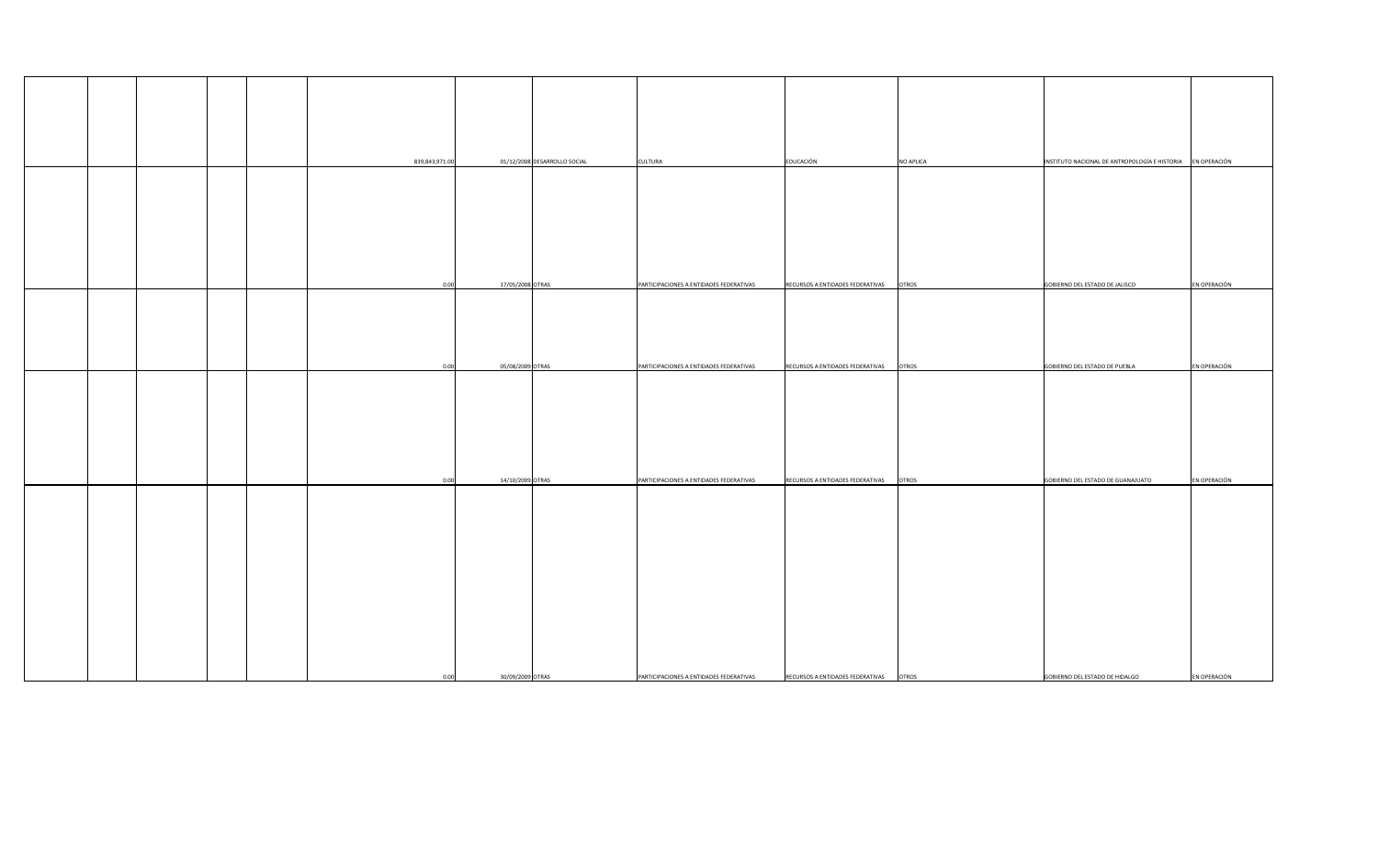| 0.00 | 13/10/2009 OTRAS | PARTICIPACIONES A ENTIDADES FEDERATIVAS | RECURSOS A ENTIDADES FEDERATIVAS<br><b>OTROS</b> | GOBIERNO DEL ESTADO DE SINALOA    | EN OPERACIÓN |
|------|------------------|-----------------------------------------|--------------------------------------------------|-----------------------------------|--------------|
|      |                  |                                         |                                                  |                                   |              |
|      |                  |                                         |                                                  |                                   |              |
|      |                  |                                         |                                                  |                                   |              |
|      |                  |                                         |                                                  |                                   |              |
|      |                  |                                         |                                                  |                                   |              |
|      |                  |                                         |                                                  |                                   |              |
|      |                  |                                         |                                                  |                                   |              |
|      |                  |                                         |                                                  |                                   |              |
|      |                  |                                         |                                                  |                                   |              |
|      |                  |                                         |                                                  |                                   |              |
|      |                  |                                         |                                                  |                                   |              |
|      |                  |                                         |                                                  |                                   |              |
|      |                  |                                         |                                                  |                                   |              |
|      |                  |                                         |                                                  |                                   |              |
|      |                  |                                         |                                                  |                                   |              |
|      |                  |                                         |                                                  |                                   |              |
|      |                  |                                         |                                                  |                                   |              |
|      |                  |                                         |                                                  |                                   |              |
|      |                  |                                         |                                                  |                                   |              |
| 0.00 | 24/07/2009 OTRAS | PARTICIPACIONES A ENTIDADES FEDERATIVAS | RECURSOS A ENTIDADES FEDERATIVAS<br><b>OTROS</b> | GOBIERNO DEL ESTADO DE DURANGO    | EN OPERACIÓN |
|      |                  |                                         |                                                  |                                   |              |
|      |                  |                                         |                                                  |                                   |              |
|      |                  |                                         |                                                  |                                   |              |
|      |                  |                                         |                                                  |                                   |              |
| 0.00 | 01/12/2009 OTRAS | PARTICIPACIONES A ENTIDADES FEDERATIVAS | <b>OTROS</b><br>RECURSOS A ENTIDADES FEDERATIVAS | GOBIERNO DEL ESTADO DE GUERRERO   | EN OPERACIÓN |
|      |                  |                                         |                                                  |                                   |              |
|      |                  |                                         |                                                  |                                   |              |
|      |                  |                                         |                                                  |                                   |              |
|      |                  |                                         |                                                  |                                   |              |
|      |                  |                                         |                                                  |                                   |              |
|      |                  |                                         |                                                  |                                   |              |
|      |                  |                                         |                                                  |                                   |              |
|      |                  |                                         |                                                  |                                   |              |
|      |                  |                                         |                                                  |                                   |              |
|      |                  |                                         |                                                  |                                   |              |
|      |                  |                                         |                                                  |                                   |              |
|      |                  |                                         |                                                  |                                   |              |
|      |                  |                                         |                                                  |                                   |              |
|      |                  |                                         |                                                  |                                   |              |
|      |                  |                                         |                                                  |                                   |              |
|      |                  |                                         |                                                  |                                   |              |
|      |                  |                                         |                                                  |                                   |              |
|      |                  |                                         |                                                  |                                   |              |
|      |                  |                                         |                                                  |                                   |              |
| 0.00 | 08/10/2009 OTRAS | PARTICIPACIONES A ENTIDADES FEDERATIVAS | RECURSOS A ENTIDADES FEDERATIVAS<br><b>OTROS</b> | GOBIERNO DEL ESTADO DE TAMAULIPAS | EN OPERACIÓN |